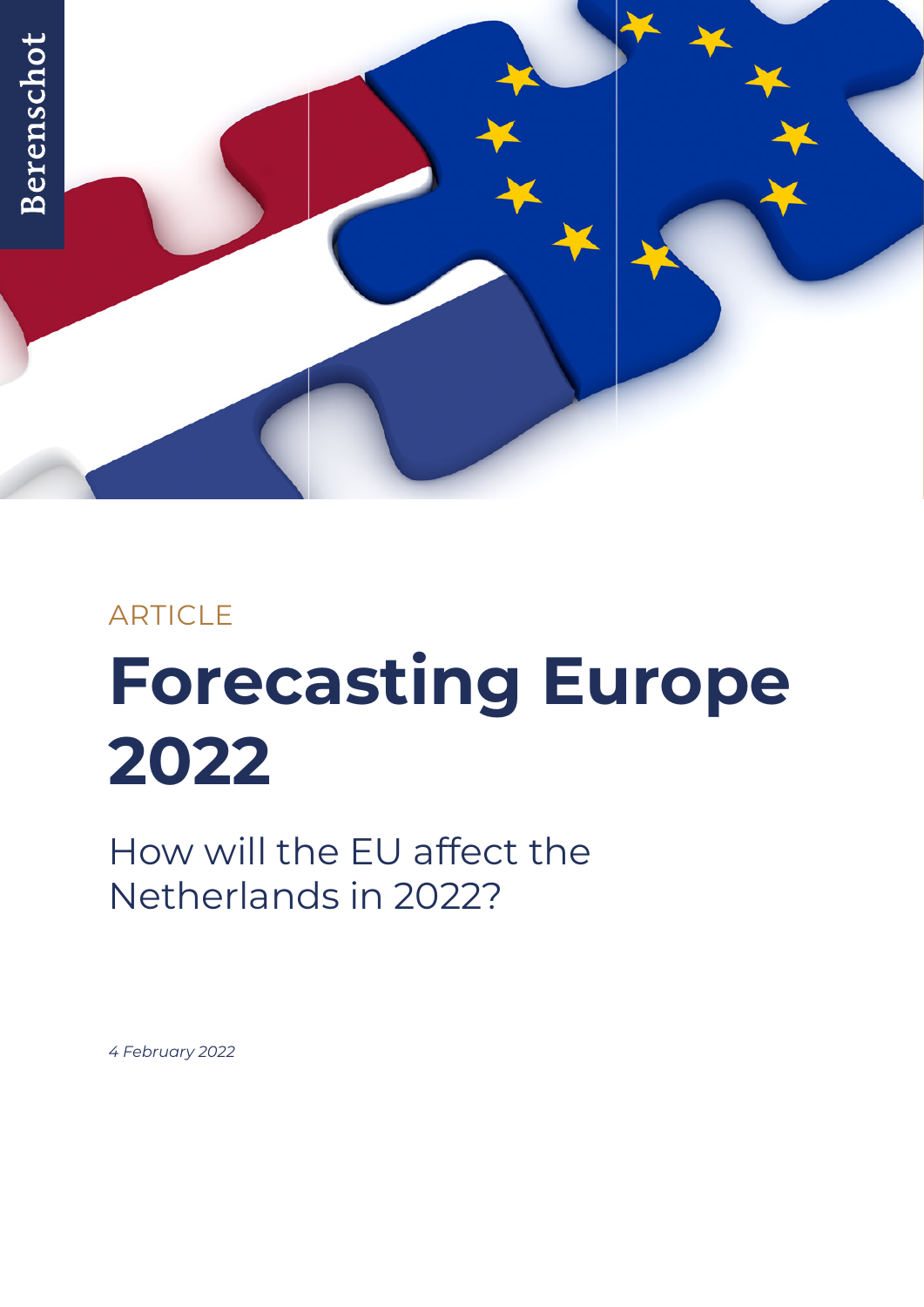## **Index**

| European Year of Rail strengthens opportunities for accelerated development of cross-border rail links  9      |  |
|----------------------------------------------------------------------------------------------------------------|--|
|                                                                                                                |  |
| The role of Central Audit Institutions in the transition to sustainability: the European Court of Auditors  14 |  |
|                                                                                                                |  |
|                                                                                                                |  |
|                                                                                                                |  |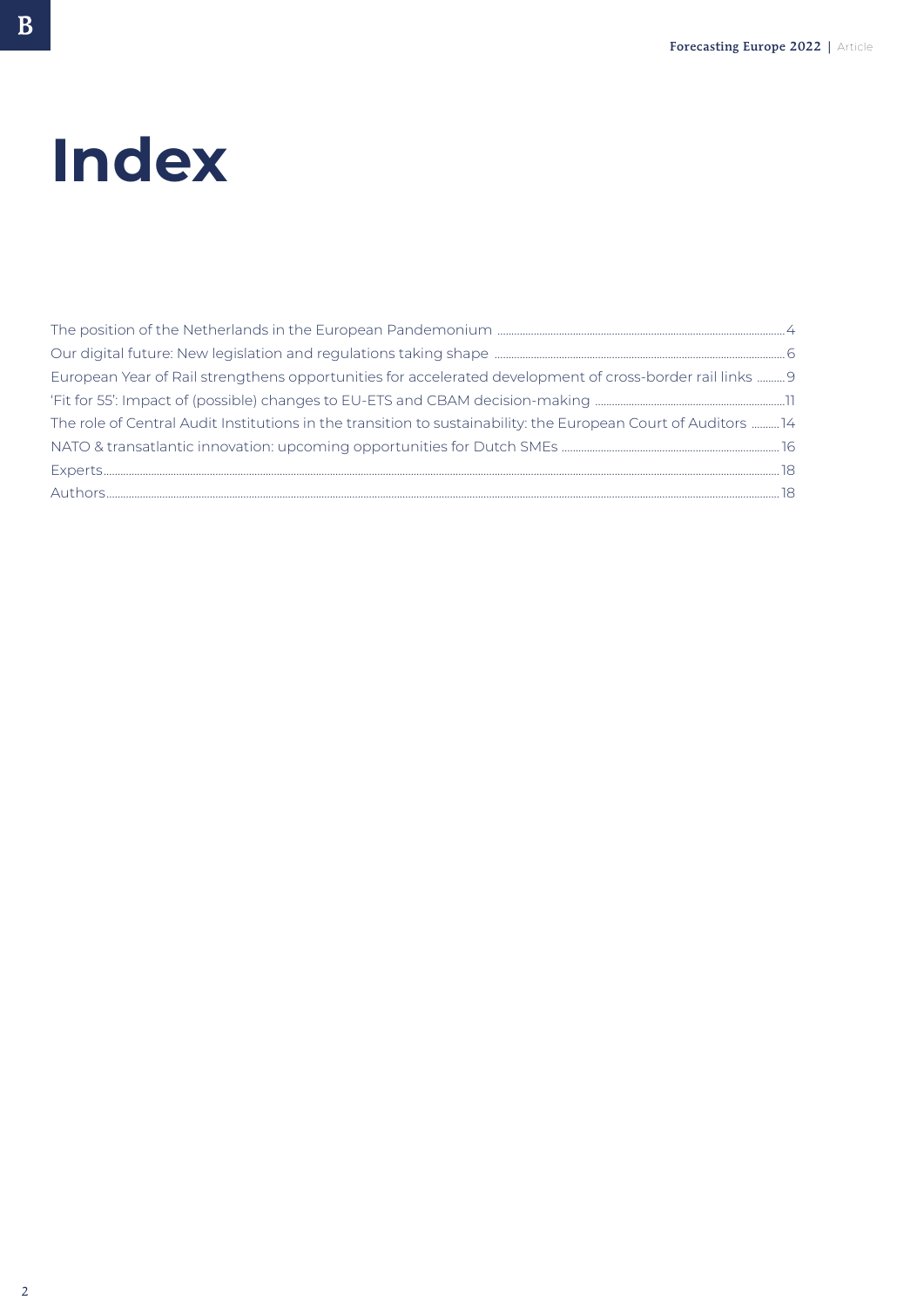## **Introduction**

The past year was a turbulent one for Europe. The EU faced challenges from inside and outside its borders. The corona virus pandemic obliged Member States to reach agreements on a recovery package, some European states weakened Europe's foundations by undermining the Rule of Law, and the era of Angela Merkel came to a close after 16 years. On top of that, there were growing concerns about the situation on the EU's eastern borders due to both the influx of immigrants from Belarus and Turkey and the threat of looming conflict between Russia and the Ukraine. In short, many reasons to ask experts at the heart of European affairs what all of this means for Europe's position and how developments might impact the Netherlands in future.

Alongside the political issues taking centre stage in Europe, Berenschot also sees interesting policy and other developments emerging behind the scenes which we expect to move into the spotlight in 2022 at both European and national level. For instance, the idea of a European army as an alternative to Europe as simply a soft power. The EU is preparing legislation to regulate and/or reduce the monopoly position of Big Tech multinational corporations. At the same time, the European agenda is increasingly dictated by the idea of a more sustainable EU and how to achieve the climate ambitions set out in the EU Green Deal<sup>1</sup>. For instance, the debates and possible decisionmaking on elements of the 'Fit for 55' package.

For the Netherlands 2021 was dominated by the longest coalition formation in its history. Now that the coalition agreement is signed and sealed, the government is gearing up to tackle the challenges. For instance, increasing the defence budget, and intensifying their efforts on themes such as poverty, digitalisation and climate. The coalition agreement also sends a clear message on Europe: 'Many of the challenges we face require a European or even a global approach. That is why the Netherlands intends to play a leading role in promoting a strong and effective European Union.2.'

| <b>Article overview</b> |                                                                                                                  |                                                  |  |
|-------------------------|------------------------------------------------------------------------------------------------------------------|--------------------------------------------------|--|
|                         | The position of the Netherlands in the<br>European Pandemonium                                                   | Luuk van Middelaar                               |  |
|                         | Our digital future: New legislation and<br>regulations taking shape                                              | Marieke van Putten,<br>Nicky Tanke,<br>Emma Bree |  |
|                         | European Year of Rail strengthens<br>opportunities for accelerated<br>development of cross-border rail links     | Wim van de Camp                                  |  |
|                         | 'Fit for 55': Effect on (potentially)<br>intensify EU-ETS and decision-making<br>on CBAM                         | Leon de Graaf                                    |  |
|                         | The role of Central Audit Institutions<br>in the transition to sustainability: the<br>European Court of Auditors | Eva Lindström                                    |  |
|                         | NATO & transatlantic innovation:<br>upcoming opportunities for Dutch<br><b>SME<sub>S</sub></b>                   | David van Weel                                   |  |

In this publication, the Berenschot EU-team, led by Robert Wester, addresses six key European developments and consider their likely impact on the Netherlands. We trust that these articles will give you a clear picture of the European themes influencing the Netherlands.

<sub>B</sub>

[https://ec.europa.eu/info/sites/default/files/](about:blank)

[european-green-deal-communication\\_en.pdf](about:blank)

<sup>2</sup> [https://www.parlement.com/9291000/d/pdfs/coalitieakkoord-2021-2025.pdf](about:blank)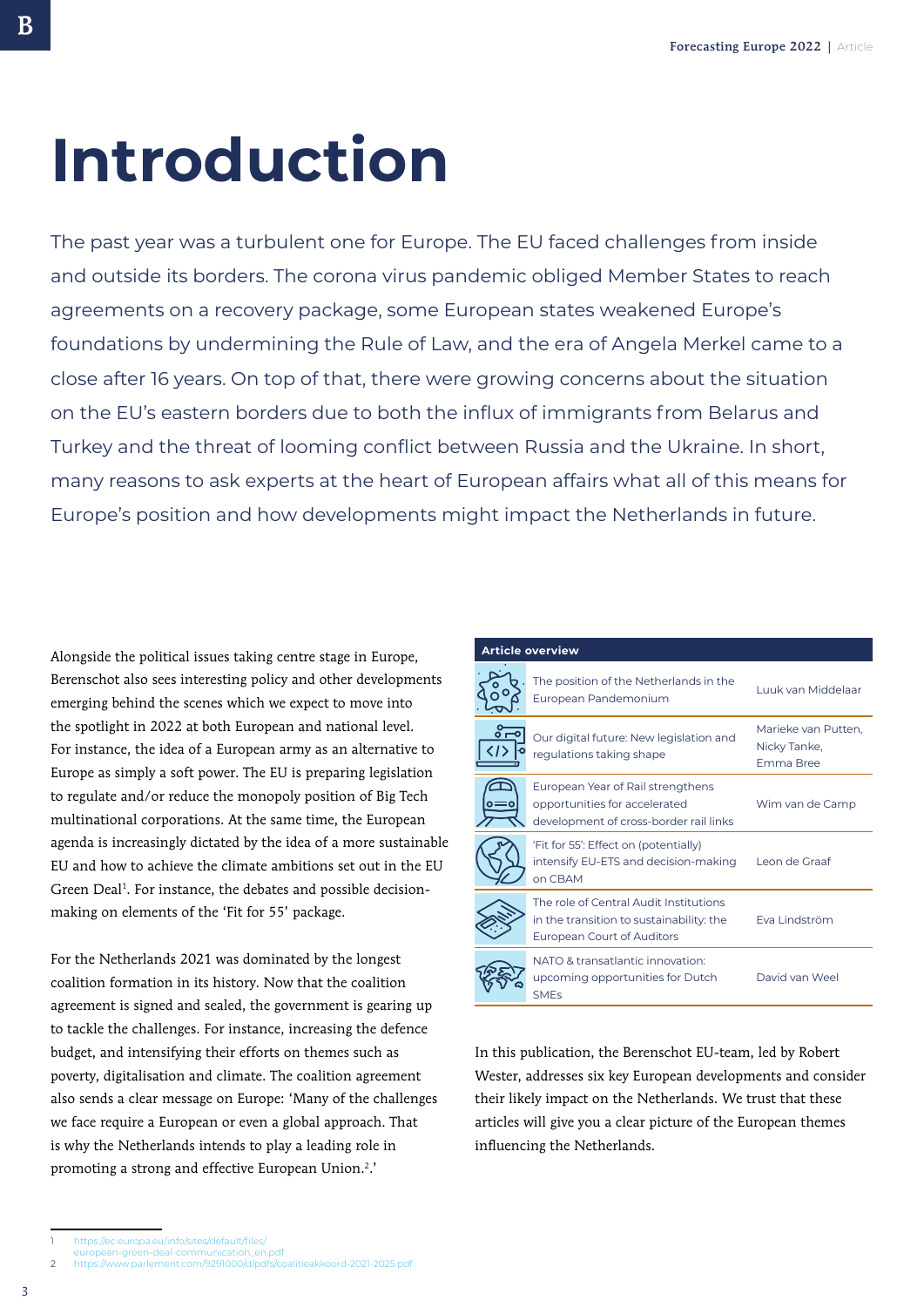## <span id="page-3-0"></span>**The position of the Netherlands in the European Pandemonium**

In line with the hybrid ways of working that the corona pandemic has introduced, we held our interview with Luuk van Middelaar via a Zoom link between Brussels and Utrecht. After several intensive years at the heart of policymaking in Brussels, Mr van Middelaar is now spending more time on writing, specifically columns focusing on European issues for *NRC Handelsblad* and books, including his most recent publication, '*[Een Europees Pandemonium](https://www.historischeuitgeverij.nl/hu.php?action=viewpublicatie&is=1031%5d.)*'. Meanwhile he is also Professor of Foundations and Practice of the European Union at Leiden University. During the interview we took a brief look back at the past year to find out what Europe can expect on a geopolitical level in 2022, as well as discussing the possible implications of the change in the German chancellorship and the rising tensions between East and West.

"The EU became stronger even at a time when it had to set aside some of its ideals by closing internal borders."

### What should we learn from the pandemic?

As Mr van Middelaar sees it, the EU can certainly learn some lessons from the start of the pandemic. *'The EU took some major decisions in a relatively short space of time: between spring and summer 2020 it responded to the corona pandemic by setting up the EUR 750 billion recovery fund. This was despite the criticism expressed by Wopke Hoekstra, the Dutch Finance Minister, which Southern Europe saw as less than empathetic. The EU became stronger even at a time when it had to set aside some of its ideals by closing internal borders. And in the midst of the pandemic it demonstrated resilience, admittedly with some hiccups and challenges along the way, by calling on member states to show solidarity.* 

*And that at a time when, just after the start of the covid outbreak, some people were saying that Europe's days were numbered.'* According to Mr van Middelaar, a crisis helps us to see existing political relationships in a different light, and the corona pandemic has certainly revealed some previously hidden weaknesses on the world stage. At the start of the pandemic, a sense of Chinese hegemony and of America turning inwards were all too evident, and this geopolitical situation has forced Europe to redefine its position in the world. One of the positive aspects of the pandemic is that the crisis has also created new political momentum, with Europe now displaying greater unity on the global stage.

## Does EU unity really exist?

Zooming in further on the question of unity within the EU, Mr van Middelaar clearly regards some developments as concerning. These include the potential threats to the rule of law that we can see in certain European member states, specifically Poland and Hungary. Allowing these member states to slide into autocracy would mean the EU becoming detached from its core democratic values. And this could happen quickly, given that Hungary is due to hold elections in 2022, followed by Poland a year later. *'This points to a challenging time ahead for Eastern Europe. But the other European countries can help by expressing moral support for democratic parties in those countries or maybe even suspending bilateral trade treaties. The risk is that the complex debate on the precedence of EU law will play right into the Polish and Hungarian governments' hands by deflecting attention away from the real issues and letting these governments present themselves as defenders of national sovereignty. But in the end, it's not Brussels, Berlin or The Hague that's going to save the rule of law. The only people who can do that are the Hungarian and Polish voters, at the ballot box.'*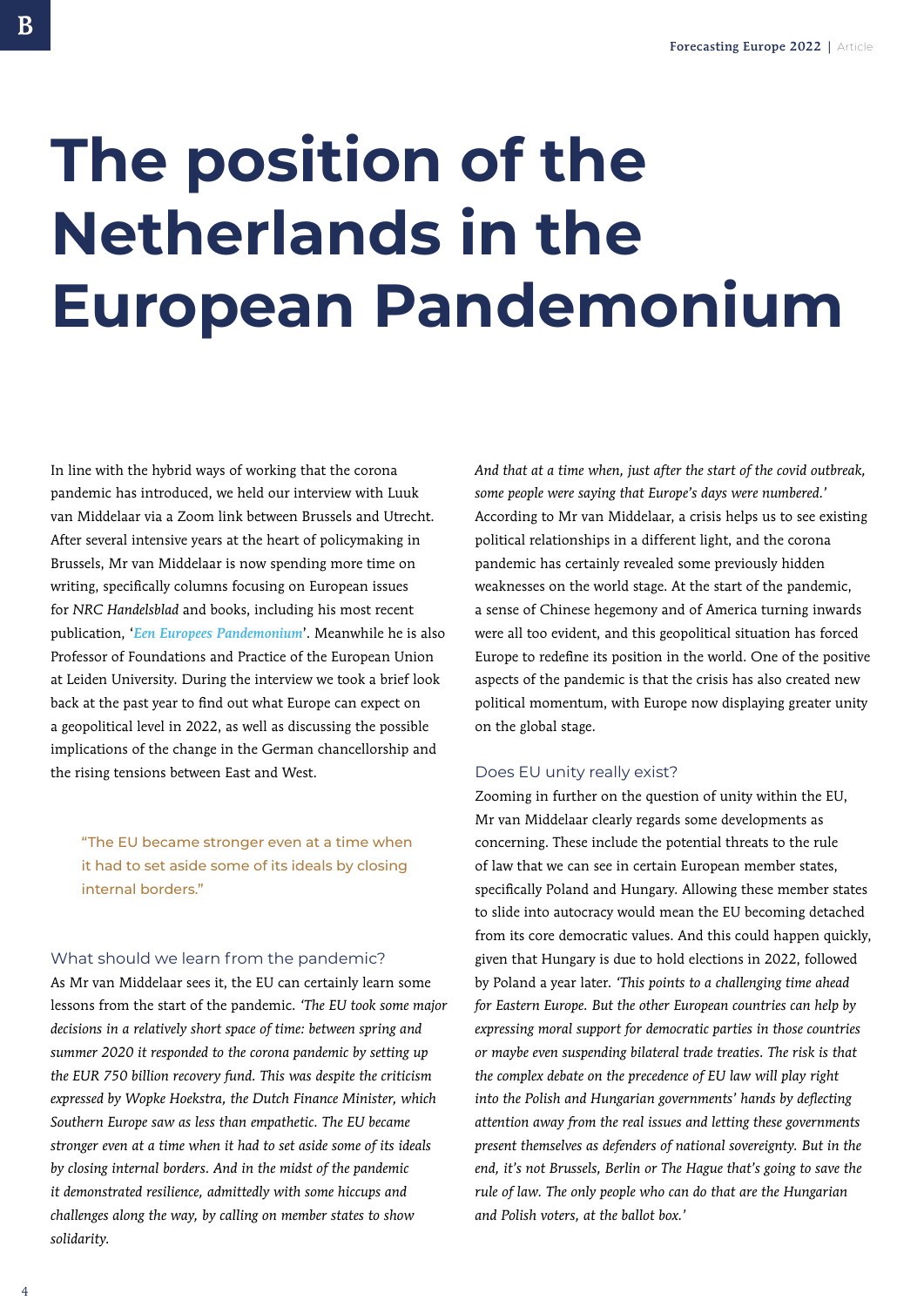Another European development causing him concern, and that could potentially prove more problematic, is the crisis on the border between Lithuania and Belarus. *'The situation on the Belarus border shows that the EU's external borders are vulnerable because it's all too easy for a dictator to promote human trafficking on a large scale as a way of conducting a hybrid war.'* Although the diplomatic and economic sanctions announced by the EU are expected to calm this situation for a while, the problem is not going to go away. As soon as such a situation re-arises, we will get another European debate on asylum and migration, but this time it will also have to consider how to protect our external borders. *'This type of politics just wasn't part of the equation when the EU was being established, but in the long run it can have a huge impact on European policy.'* 

"Over the next few years we really need to see a move towards highlighting how vital EU membership is for the Netherlands. Being part of an economic community and a community of shared values makes us so much stronger than we would otherwise be and means we're part of a greater whole."

But as well as various worrying developments in and around Europe, Mr van Middelaar was keen to emphasise some positive developments.

The recent German elections, for example, have shown that we can expect a degree of continuity at the heart of that country's politics over the next few years. Germany's political foundations will largely stay the same because all the major parties agree that for Germany to prosper, the European Union, too, needs to do well. As he sees it, the 'traffic light coalition' is certainly going to mean some changes in emphasis: *'Germany's going to be greener and to upgrade its digital infrastructure, and there's also going to be more financial solidarity in the country. But the big question at a European level is how quickly Chancellor Scholz will be able to fill the leadership vacuum that'll be left by Angela Merkel's departure.'* 

### What about Dutch policy on Europe in 2022?

Given the geopolitical and economic developments outlined, what should Dutch EU policy be focusing on over the coming year? In Mr van Middelaar's view, the Netherlands needs to become more pro-active and to cling less desperately to the status quo if it is to find a healthy balance between Dutch and European interests, including their mutual interest in an open economy. *'The world's changing. Just look at all the Chinese takeovers we're seeing in Europe and also the growing pressure that the United States is putting on European high-tech manufacturers not to export to China. The EU countries need to work out a response, maybe in the shape of an industrial policy. And that'll also mean a change of course for the Netherlands in, say, its position on state aid, or being less naive in its trade policy.'* As he sees it, the Dutch government will also have to make more effort to build public support for the EU. *'Over the next few years we really need to see a move towards highlighting how vital EU membership is for the Netherlands. Being part of an economic community and a community of shared values makes us so much stronger than we would otherwise be and means we're part of a greater whole. This change isn't going to happen within a year or even within a single legislative period, but the ball does need to start rolling.'* The Netherlands would be well advised, in his view, to take a good look at Germany, where the government clearly sees investing European money in German projects as a good way of stimulating the domestic economy. *'That's something that's still totally inconceivable in the Netherlands right now. Even Volt and D66 hardly dare suggest it. So it's really important over the next few years for the Dutch government to have the courage to come out and tell the European story to the general public. Only by working together to counter the threats that we in the continent of Europe are exposed to can we protect and maintain our prosperity and way of life.'*

#### Any questions?

Please contact Robert Wester via *[r.wester@berenschot.nl](mailto:r.wester%40berenschot.nl?subject=)* if you have any questions about this article.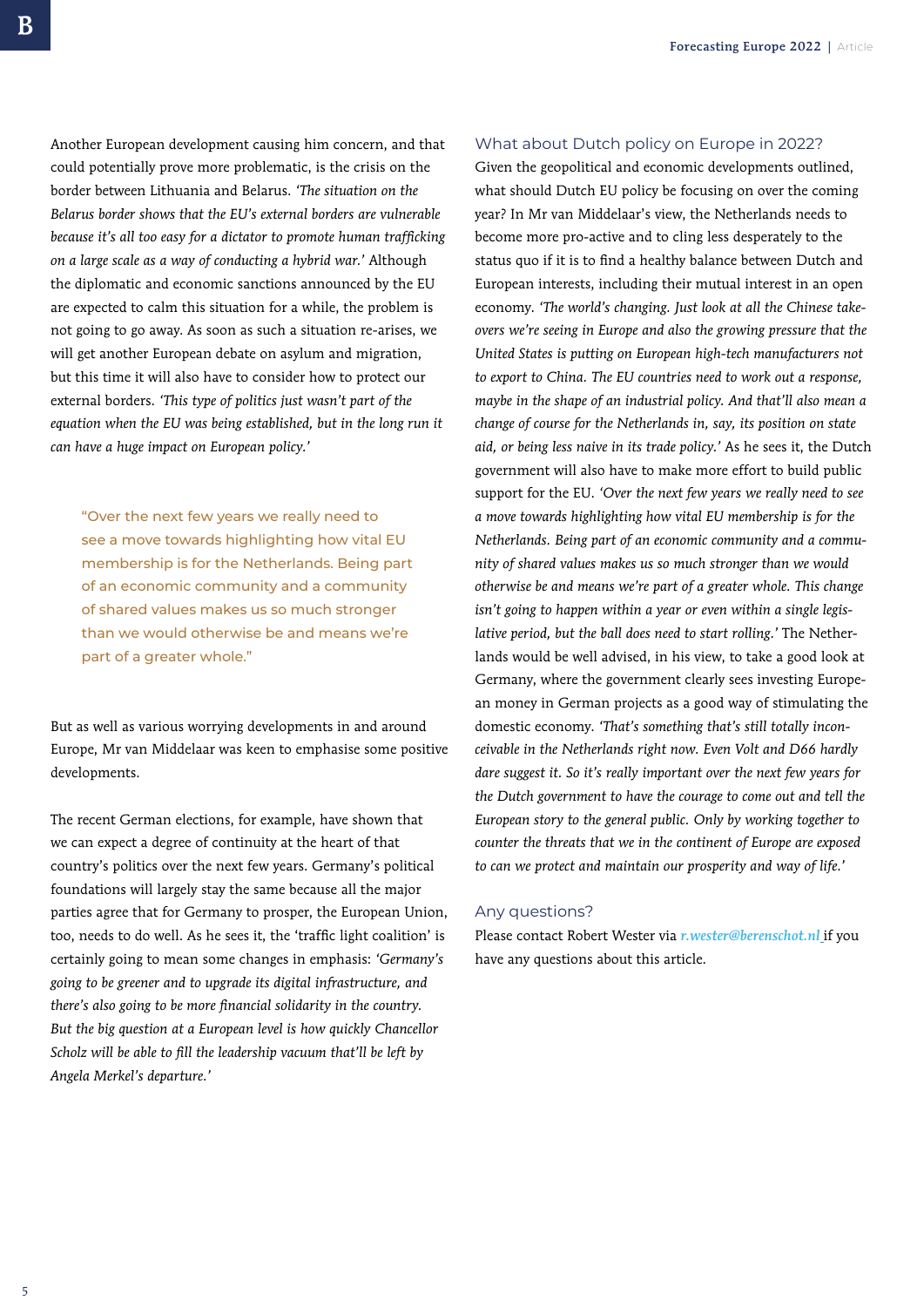# <span id="page-5-0"></span>**Our digital future: New legislation and regulations taking shape**

Our digital future is being shaped by technological, economic and social developments that are following each other in rapid succession. It is very important, therefore, for governments and society to understand the potential implications of these developments, to prepare themselves for the future and, where necessary and possible, to steer the direction they take. But while new technologies are creating opportunities to change and improve on existing practices in various ways, this does not mean they will automatically determine every aspect of our future. As a society we also have choices: we can embrace or reject technology and, most importantly, we can choose how we use it and whether we impose restrictions, and we can also play a role in shaping it. Sometimes technological design dictates certain forms of use, without society having given any conscious thought to these uses or having made any choices. Governments are trying to anticipate and respond to these developments by issuing legislation and regulations at both an EU and a national level. In this article we examine developments in EU legislation and regulations that will impact on the Netherlands.

As well as responding to legislation and regulations, the Dutch government is experimenting with innovation in a European context in a 'coalition of the willing'. Former Dutch State Secretary Raymond Knops, Dutch State Secretary for the Interior and Kingdom Relations, has brought together eight leading European countries in the digital arena – the Netherlands, Belgium, Denmark, Estonia, Finland, France, Germany and Portugal – to create an informal, high-level alliance for exchanging knowledge and conducting coexperiments designed to underpin Europe's digital agenda. Policymakers collaborating in this coalition aim to learn from each other on digitalising public services and to come up with concrete solutions for various digital challenges facing governments, with a focus on the issues of most importance for digitally transforming these services.

The coalition described itself in 2021 as 'collaborating in four areas: human-centric use of artificial intelligence, cross-border digital services, digital identity and open source' and has announced that these topics will be reviewed in 2022.

Marieke van Putten and Nicky Tanke, policy officers at the Dutch Ministry of the Interior and Kingdom Relations, and Emma Bree from the Dutch Data Protection Authority discuss the most significant developments in EU legislation and regulations that they are currently working on.

## Making life, work and business in the EU easier

The Dutch government is seeking to use the opportunities being created by the digital transformation to make life easier for citizens and businesses alike. The eGovernment Action Plan contains measures designed to optimise life, work and doing business in the EU, including helping EU citizens to digitally access various government services in other Member States.

These measures include the Single Digital Gateway (SDG) Regulation, which should make accessing government services easier for EU citizens and businesses wanting to live, work, study or do business in other Member States. Not everyone in the EU can currently access digital services equally easily. And that's what the European Commission's SDG Regulation is seeking to improve by creating a single, user-friendly and integrated portal for access to online information and administrative procedures, along with the appropriate assistance and problem-solving services, in the various Member States. This regulation is based on three pillars: (1) Information, (2) Procedures and the 'Once-Only' Principle, and (3) Help and Support Services.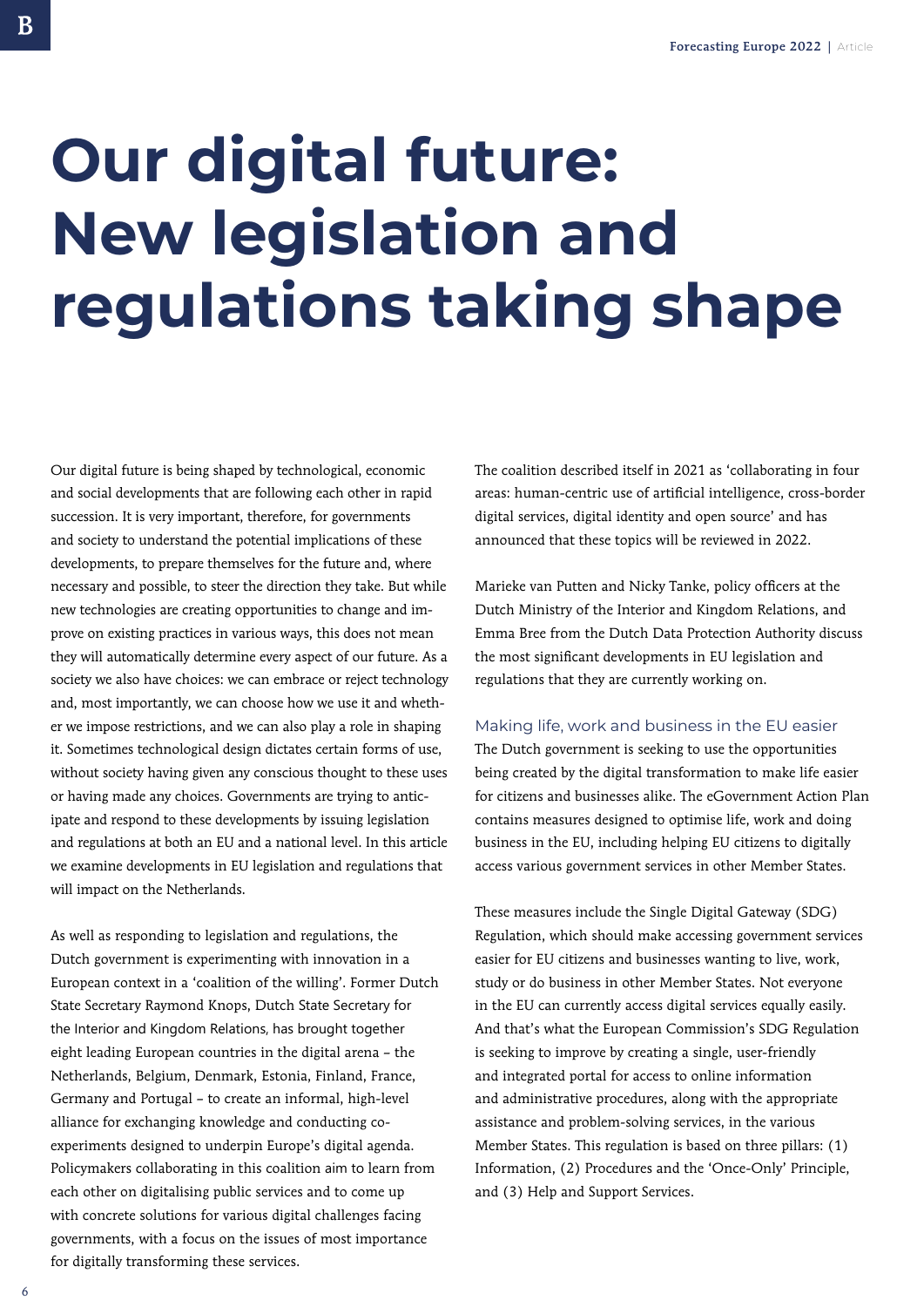Various deadlines have been set for the regulation: by December 2020 EU citizens must be able to find the most relevant information on central government services and the related e-procedures via the Your Europe portal, while by the end of 2022 the relevant information on other government services and the related e-procedures must also be accessible. By the end of 2023, all relevant procedures must be able to be found via the portal and, if applicable, completed digitally. This will be in accordance with the 'Once-Only' Principle ('OOP'), with citizens and businesses then able to authorise Member State governments to digitally exchange relevant documents for certain procedures and so avoid unnecessary duplication. Documents will be exchanged via a Once-Only Technical System ('OOTS'), which still has to be built. Preparations for implementing this regulation are currently underway and will involve quite some work for Dutch government organisations over the coming year.

### Data and system security

Data shared in this way must be secure. This is the reason for introducing the Data Governance Act (DGA), a European Commission regulation that sets out to create a framework to make data-sharing easier, and in which the rules on reusing government information play an important role for decentralised authorities. This regulation will come into force in late 2022.

Although new technological developments in the field of artificial intelligence (AI), for instance, are creating opportunities for innovation and greater efficiency, they also involve risks from a privacy and ethical perspective.

Although new technological developments in the field of artificial intelligence (AI), for instance, are creating opportunities for innovation and greater efficiency, they also involve risks from a privacy and ethical perspective. The European Commission is trying to counter these risks by setting rules on the use of AI. An example of this can be seen in the EU Strategic Framework on AI, in which the Commission has laid down rules intended to ensure that AI systems used in the EU are secure, transparent, ethical, unbiased and under human control. To achieve this objective, the relevant systems have been assigned to risk categories, with additional rules applying to systems in the highest risk category.

Ahead of European legislation and regulations in this field, Berenschot is now working with certain Dutch municipalities, including Amsterdam and Rotterdam, to develop a governance model for responsibly applying algorithms. The municipalities' decision to anticipate these developments, and specifically their devising of a governance model, is sensible as government authorities are going to have to deal with this issue in the near future, and maybe as early as 2022.

The final legislative development of importance in this respect is the Digital Government Act [WDO], which will take effect in mid-2022. This legislation aims to provide a secure and reliable way for citizens and businesses in the Netherlands to log in to government and semi-government services. Rather than detailed rules, it sets out a series of general principles, responsibilities and procedures that should allow a flexible response to new developments, while also assuring citizens that important issues such as user-friendliness, reliability, security, privacy and digital inclusion will continue to be properly safeguarded.

## Accessibility and transparency in government services

Another forthcoming development is the introduction of the DUTO (Long-Term Accessibility) standards. These standards, which are designed to ensure that information in government systems remains sustainably accessible, are of a generic nature and reflect what users expect in terms of accessible information. Their introduction is a way for government organisations to meet their obligation to set verifiable requirements for information that is to be permanently preserved. Although applying the DUTO standards is not mandatory, it is strongly recommended.

It is vital for government bodies to maintain an inventory of all DUTO registrations (both digital and paper registrations) so as to assess whether this information has to be made available for publication under the proposed Open Government Act *[Wet Open Overheid/Woo]*. The latter is a private member's bill that, if adopted, will replace the Government Information (Public Access) Act *[Wet openbaarheid van bestuur/WOB]*. The main difference between the bill and the existing legislation relates to information actively required to be published; as far as passive publication (i.e. publication upon request) is concerned, the provisions in the bill are largely identical to those in the WOB. Assuming the bill is approved, the new legislation is likely to come into force in 2022, with more and more types of government information actively being required to be published in the years to come.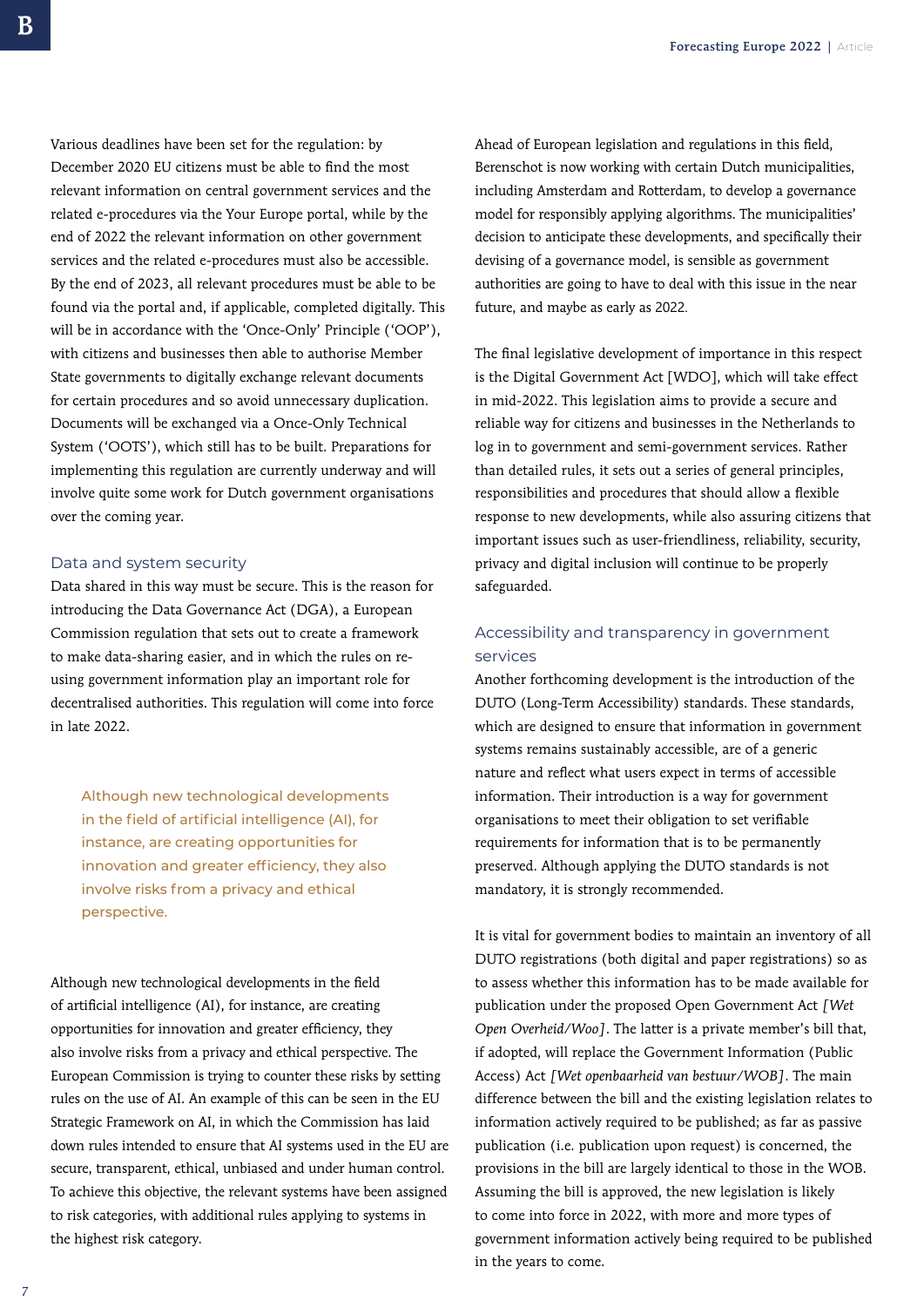You can find more details on all the latest developments in this respect on: *[www.berenschot.nl/webinar-woo](http://www.berenschot.nl/webinar-woo)*.

Lastly we should mention the Modernisation of Electronic Administrative Traffic Act *[Wet modernisering elektronisch bestuurlijk verkeer/WMEBV]*, which will come into force in 2022. Under this legislation, citizens will be able to send electronic communications to administrative entities in a manner specified by the latter. These entities will all have to establish whether they need to take steps to comply with the legislation and then start preparing and implementing any measures required.

## Advantages and disadvantages of online platforms

By boosting innovation, online platforms have generated benefits for consumers and so helped to make the EU internal market more efficient, while also making cross-border trade both within and outside the EU easier. This has created new and easier opportunities for a wide range of European businesses and traders wanting to expand and to access new markets.

But although there is broad consensus on the benefits of this transformation, the problems associated with it have major implications for society and the economy. A key problem in this respect relates to the online trade in and exchange of illegal goods, services and content. Online services are being abused by manipulative algorithmic systems to increase the spread of disinformation, as well as for other harmful purposes. These new challenges and the ways platforms are dealing with them are having a considerable impact on basic rights online. A few huge platforms currently control major ecosystems in the digital economy, where it is their rules that apply. These rules can impose unfair conditions on businesses using the platforms and ultimately reduce consumer choice. The Dutch government has also recommended that the EU should specifically target Airbnb in its new Digital Services Act so as to better manage the side effects this particular platform is having on the shortterm rental market.

The European Commission has published two legislative initiatives – the above-mentioned Digital Services Act (DSA) and the Digital Markets Act (DMA) – to improve the rules applying to digital services in the EU. Together, these Acts form a single new set of rules applying throughout the EU. These rules are designed to create a more secure and more open digital space and to encourage innovation by establishing a level playing field, as well as protecting the basic rights of all digital service users. The aim is to reach final agreement on this legal framework during 2022, and for the DMA and DSA then to quickly come into effect across Europe.

### Initiatives

We have recently seen various initiatives of interest from an innovation perspective, including the proposal by the IPO and VNG to set up a Dutch societal innovation hub for facilitating knowledge transfer and sharing between smaller businesses and governments.

### Any questions?

Please contact Frederik Gevers Deynoot via *[f.geversdeynoot@](mailto:f.geversdeynoot%40berenschot.nl?subject=) [berenschot.nl](mailto:f.geversdeynoot%40berenschot.nl?subject=)* if you have any questions about this article.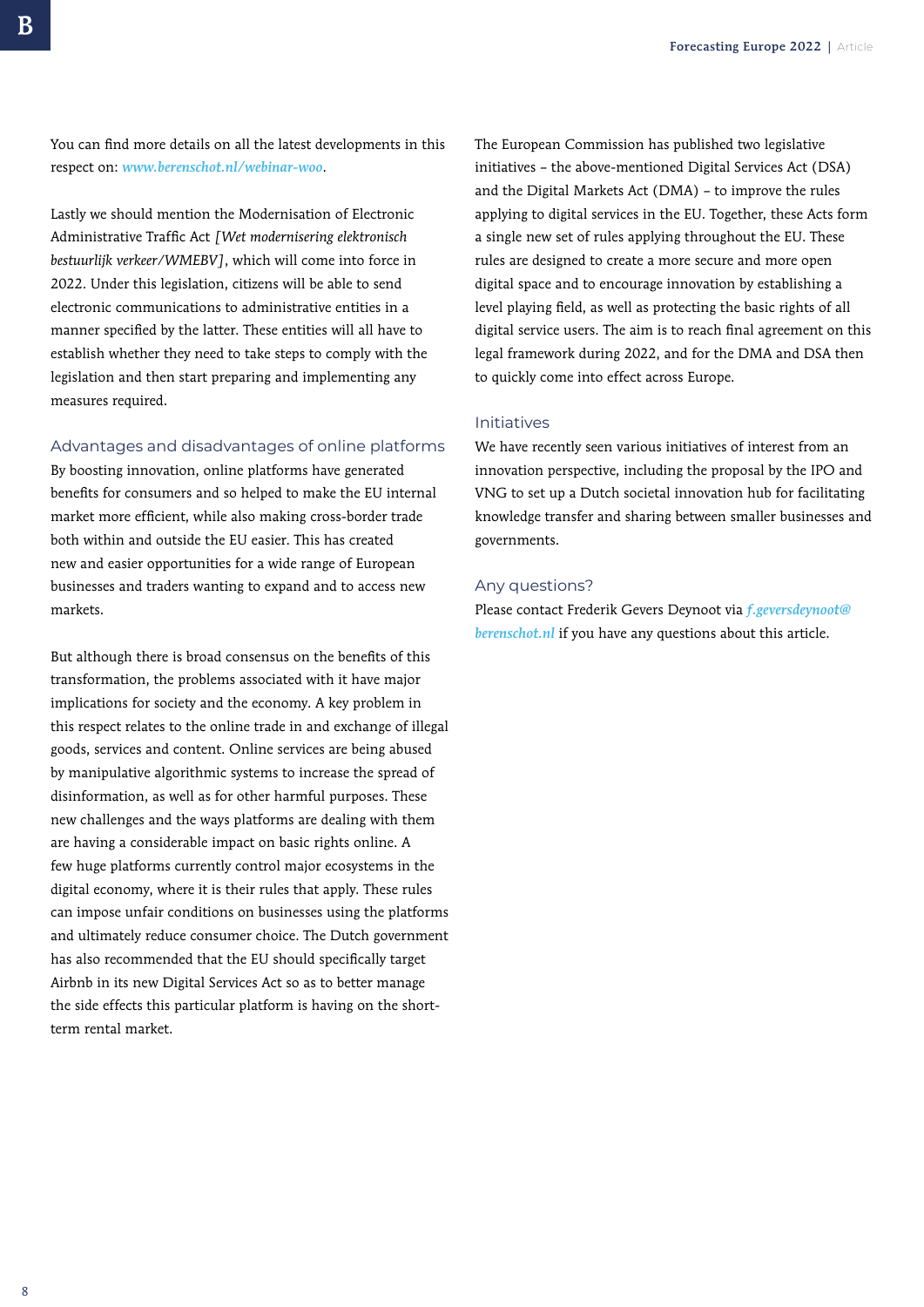## <span id="page-8-0"></span>**European Year of Rail strengthens opportunities for accelerated development of cross-border rail links**

Under the banner of the *European Year of Rail* (EYR), the European rail industry prepared for a year in which the train could present itself as "the most sustainable, innovative and safe" means of transport. An ideal opportunity to rapidly give shape to the ambition of the European Commission and the member states to improve national and international rail links, also in view of the issue of climate change.

The EYR will come to an end this spring. In this article we consider what results have been achieved so far and how the new European rail policy could contribute to achieving the Netherlands' international rail ambitions.

## Immediate results limited so far

In addition to the growing political and public interest in sustainability and the climate, the EYR has helped to increase the popularity of rail travel. It should be noted in this context, however, that this result seems to have been achieved mainly among politicians and policymakers and to a lesser extent among the general public. In the Netherlands, apart from posters in stations and 'the climate train to Glasgow', the EYR seems hardly to have caught the headlines.

"Decisiveness and implementation are now necessary, which is why the Netherlands must ensure that at least two of the 15 announced European pilots for cross-border trains focus on routes to the Netherlands."

Even where there have been specific improvement efforts, it is difficult to pinpoint clear successes. Short-term results linked to the EYR appear to be related mainly to stepping up existing initiatives. Examples of which include cooperation between European infrastructure managers to create better framework conditions for high-speed international rail links. It is also likely that the traction created by the EYR programme has had an impact on the development of specific proposals by the group of EU member states<sup>3</sup> that have committed to improving international rail transport.

## Fertile basis created for some short-term improvements

In our paper *'Naar een European Year of Rail met impact'* [Towards a European Year of Rail with impact]<sup>4</sup> at the end of 2020, we presented three themes which needed attention. Recent discussions with key players in the rail sector, including Wim van de Camp, the Netherlands' Ambassador for the EYR, have made it clear that all three of these topics are still very relevant. Stakeholders report that little action has been taken concerning our suggestions on stepping up the harmonisation of systems to promote regional cross-border rail links. From the perspective of both customer convenience and reducing the operating costs of carriers and commissioning clients, there is still much to be done. However, this often involves large investment sums with long lead times and the EYR has not been able to make much of a difference there. Although the outlook for the other two themes: improving the air-rail connections on offer and international ticketing, does appear to have improved.

<sup>3</sup> The International Rail Passengers Platform.

Berenschot, 2020.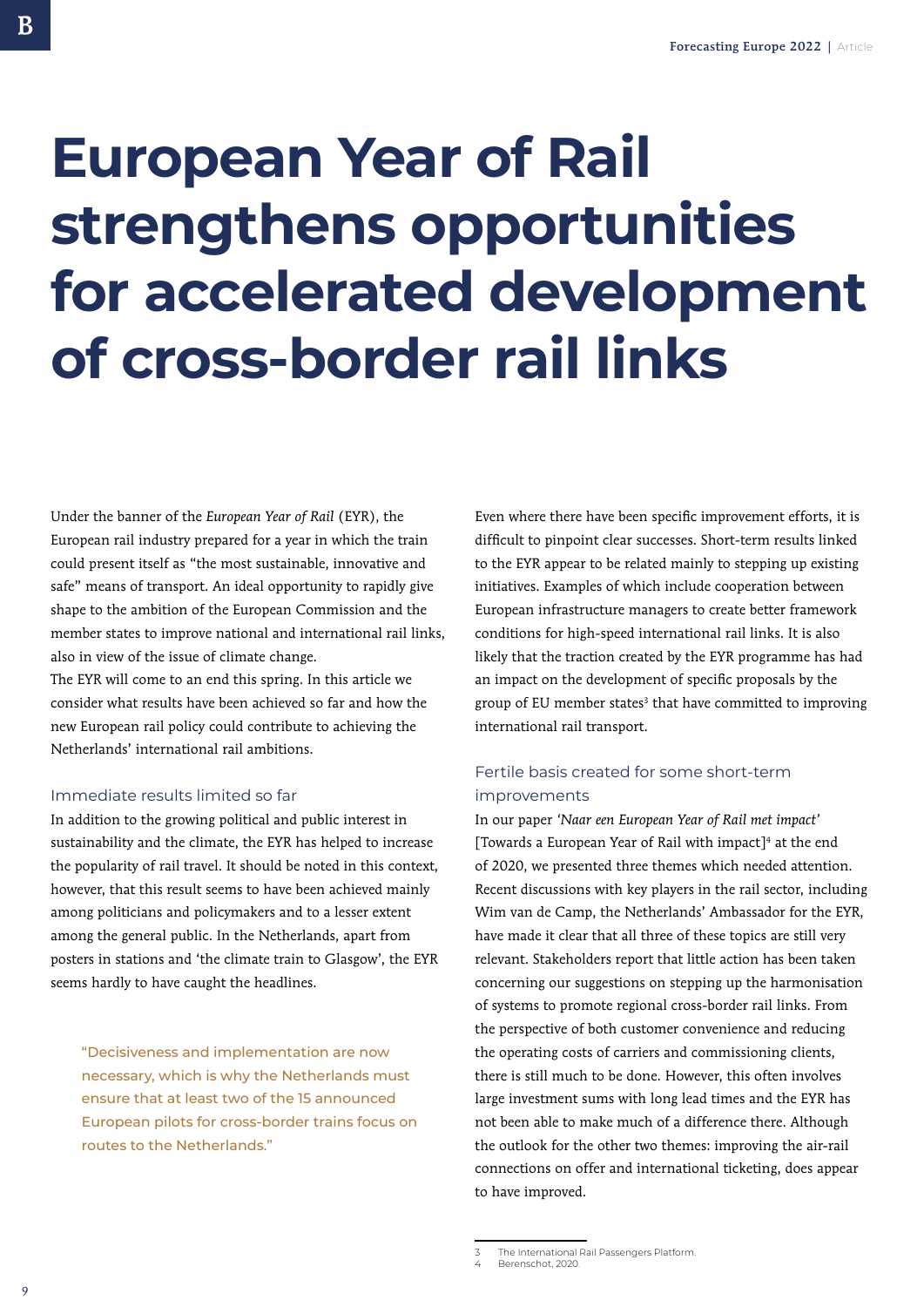"Decisiveness and implementation are now necessary, which is why the Netherlands must ensure that at least two of the 15 announced European pilots for cross-border trains focus on routes to the Netherlands."

#### *Exporting the air-rail approach*

The Netherlands was one of the first European member states to develop an Action Agenda<sup>5</sup> on initiatives aimed at replacing air travel (or part of a journey) by rail travel. Since then several member states have imposed restrictions on internal flights, mainly on routes where there is a good rail alternative. The approach adopted in the Netherlands, in which the Ministry of Infrastructure and Water Management and representatives of both the rail and aviation sectors together drew up a comprehensive vision and plan, has so far not been seen anywhere else in Europe. This is also partly why there are few, if any, examples of new cross-border air-rail initiatives.

Over the past year modest progress has been made in the Dutch context on the improvements identified in the Action Agenda which will provide better and more dependable connections between air and rail transport. There is a fertile basis not only to accelerate implementation in the Netherlands, but also to export the concept to other European member states. Only in this way will this initiative have an impact across Europe.

#### *Speeding up improvements in international ticketing*

During the EYR the call to more rapidly improve customer convenience in buying a ticket for international rail travel has become increasingly stronger. The ability to find fares and tickets, as well as to book well in advance, needs to be improved to meet travellers' expectations in this context. The cooperating European railway companies, united in the CER $6$ , have taken up this gauntlet. Where positions and interests have long stood in the way of making real improvements, the CER's plans now show considerable ambition. It is open to question, however, whether they go far enough and will be fast enough.

Growing interest in the subject of ticketing, also on the part of the European Commission, has spurred the parties into action. The ambition stated in the framework of the EU Green Deal of doubling the number of cross-border rail travellers in Europe by 2030 calls for rapid action. Unconventional partnerships will probably also be required to find solutions.

This means that the European Commission and individual member states will have to continue to be involved in this for the foreseeable future. Not just in continuing to emphasise its urgency, but also in creating the right conditions.

## The new European rail policy offers the Netherlands opportunities for real improvements

The European Commission sees a key role for the transport sector in achieving its climate goals. Major changes in European rail policy have been made to enable rail transport to make a significant contribution to this. For example, using regulations and resources more actively as instruments to create a European network of high- speed train links<sup>7</sup>. Besides this, an Action Package of measures has been drawn up to improve international connections and, in this context, 15 dedicated pilots have been launched.

During the EYR, together with other member states, the Netherlands has shown considerable ambition in terms of international rail links. The policy framework and resources now made available by the European Commission will also make it possible for suitable long-term improvements to be made in the next few years. For example, further to several years of research, it is now clear that investment decisions should be taken in line with the aim of significantly speeding up and improving the rail links with Germany. Where there are longer lead times for infrastructure to be built, the pilots offer opportunities for improvements in the short term.

The Netherlands is the starting point and end point of many European transport corridors. Combined with its expressed intentions for international passenger transport, it is only natural that the Netherlands should subscribe to several pilots.

During the European Year of Rail it has become clear that the European Commission is embracing rail transport more firmly than ever before. Interaction at European, national and regional or local levels remains as necessary as ever to achieve results. A number of the improvements discussed above will require the active involvement of central government. Apart from this, there are great opportunities for local and regional authorities to speed up the development of their international rail travel ambitions, in line with the European priorities.

### Any questions?

Please contact Tim Geraedts via *[t.geraedts@berenschot.nl](mailto:t.geraedts%40berenschot.nl?subject=)* if you have any questions about this article.

<sup>5</sup> Action Agenda for train and air travel, Berenschot 2020. 6 Community of European Railways

Revision of the TEN-T policy and its associated CEF funding instrument.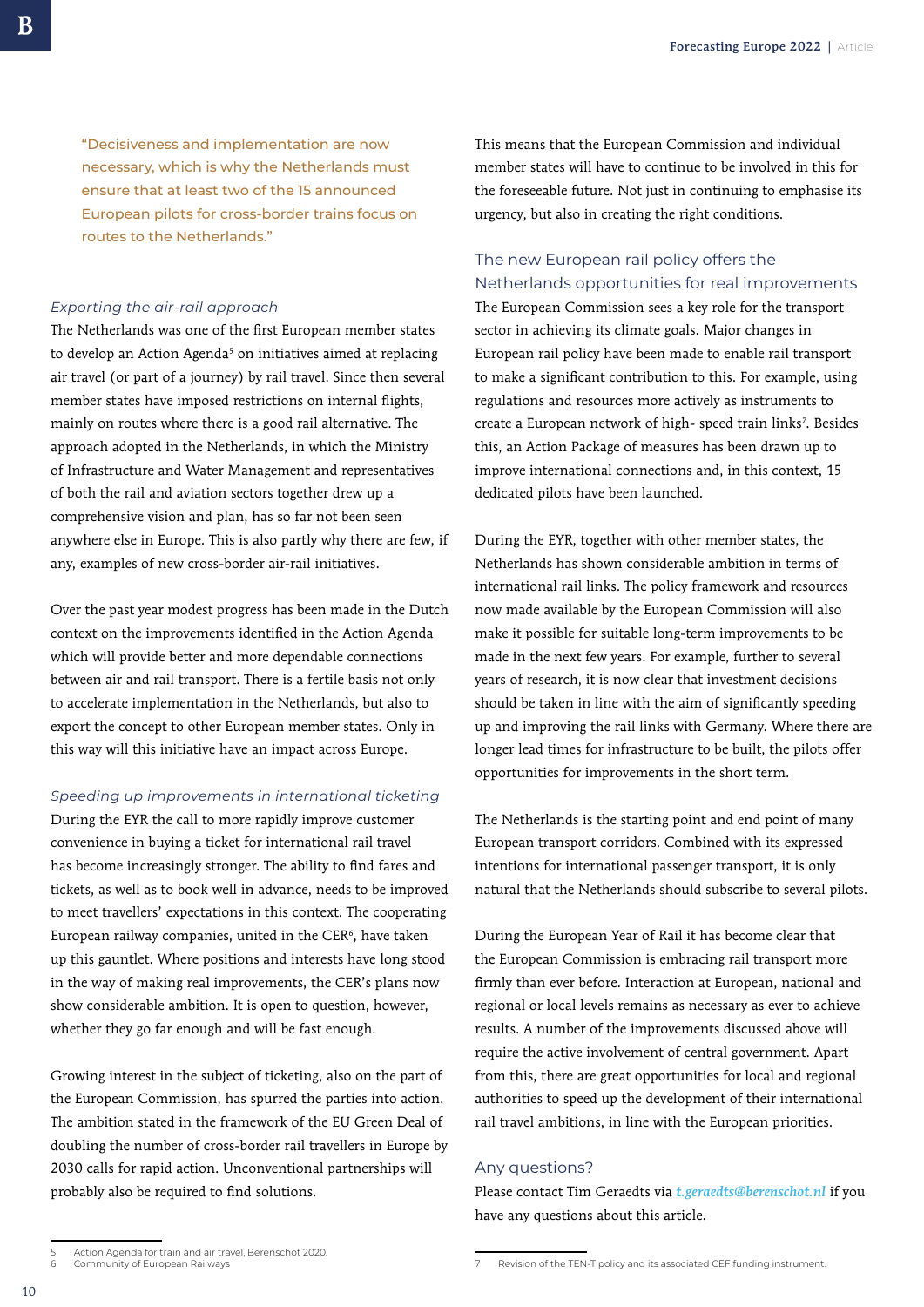# <span id="page-10-0"></span>**'Fit for 55': Impact of (possible) changes to EU-ETS and CBAM decision-making**

The Netherlands signed the Paris Climate Agreement in 2015 and committed to help limit the increase in global average temperatures to  $1.5$ -2 $^{\circ}$  C compared to pre-industrial levels. For the energy transition to succeed (in the Netherlands, the EU and beyond), many choices need to be made in 2022. Two important topics in the European debate on the European Green Deal in the coming year are: Strengthening the EU Emissions Trading System (EU ETS) and the introduction of a CO<sub>2</sub> price for imports at the EU border, known as the Carbon Border Adjustment Mechanism (CBAM). To find out exactly what's at stake and what this could mean for the Netherlands, we posed three questions to Leon de Graaf, senior expert on European climate policy at #SustainablePublicAffairs, a Brussels-based public affairs agency that supports sustainable frontrunners in the energy transition.

*Last year the European Commission presented its Fit for 55 package to Europe. One proposal is to strengthen the EU ETS. The plans still need to be approved by EU member states and the European Parliament.* 

## What exactly will change?

The European Commission presented its policy proposal on strengthening the EU ETS and on CBAM in July 2021. The European Parliament and the European Council are currently working to define their views on these proposals. Regarding the EU ETS reform, one key proposal by the European Commission is to reduce the total number of CO<sub>2</sub> allowances in circulation by 4.2 percent per year (double the current annual rate of 2.1 percent). This is known as the linear reduction factor.

Leon is very positive about this proposal: *"The EU wants to achieve climate neutrality by 2050 at the latest. Some sectors are unlikely to reach that goal on time, for instance agriculture. Which means that other sectors will have to make even greater efforts."* A 4.2% linear reduction factor will probably mean that the total cap (i.e number of new CO<sub>2</sub> permits entering the EU ETS system) will reach zero by around 2040 (give or take a few years). That, in turn, means that industry and power utilities will no longer be allowed to emit greenhouse gas emissions, or that they will have to use carbon emissions allowances they saved up in the past or find some way to achieve negative emissions elsewhere to compensate their own emissions. Leon supports this proposal and points out that the European Parliament's rapporteur on this issue, Mr. Pieter Liese, has not submitted any amendments to the proposed tightening of the linear reduction factor.<sup>8</sup>

Other topics are more hotly-debated. One discussion is centred around the free CO<sub>2</sub> allowances going to businesses. A significant proportion of the allowances in the EU ETS system are given for free to companies to prevent carbon leakage effects<sup>9</sup>.

The rapporteur is, however, asking for an overhaul of the benchmarking system. Under this benchmarking system each industry sector is allocated free allowances based on the average of the 10% most efficient installations. The problem with this system is that most benchmarks are based on very old production processes: For instance, the hydrogen benchmark only describes hydrogen produced from fossil fuels. As soon as a business moves to cleaner production processes, for instance the use of fossil-free hydrogen, it could be out of scope of the benchmark and excluded from free allowances. All of which hampers the transition to carbon-neutral processes. While the European Commission does want to make changes to this system, they are unlikely to materialize before 2030. The European Parliament rapporteur wants the reforms to be introduced in the next few years so that the new benchmarks can take effect from 2026. Several of the sustainable frontrunners Leon works with support this quicker revision, because they have been unhappy with the old system for many years. New benchmarks will stimulate green innovati

<sup>9</sup> Carbon leakage is the potential risk that companies move production from Europe to other countries because of the higher costs associated with more ambitious European climate policies, which could put them at a competitive disadvantage compared to non-EU companies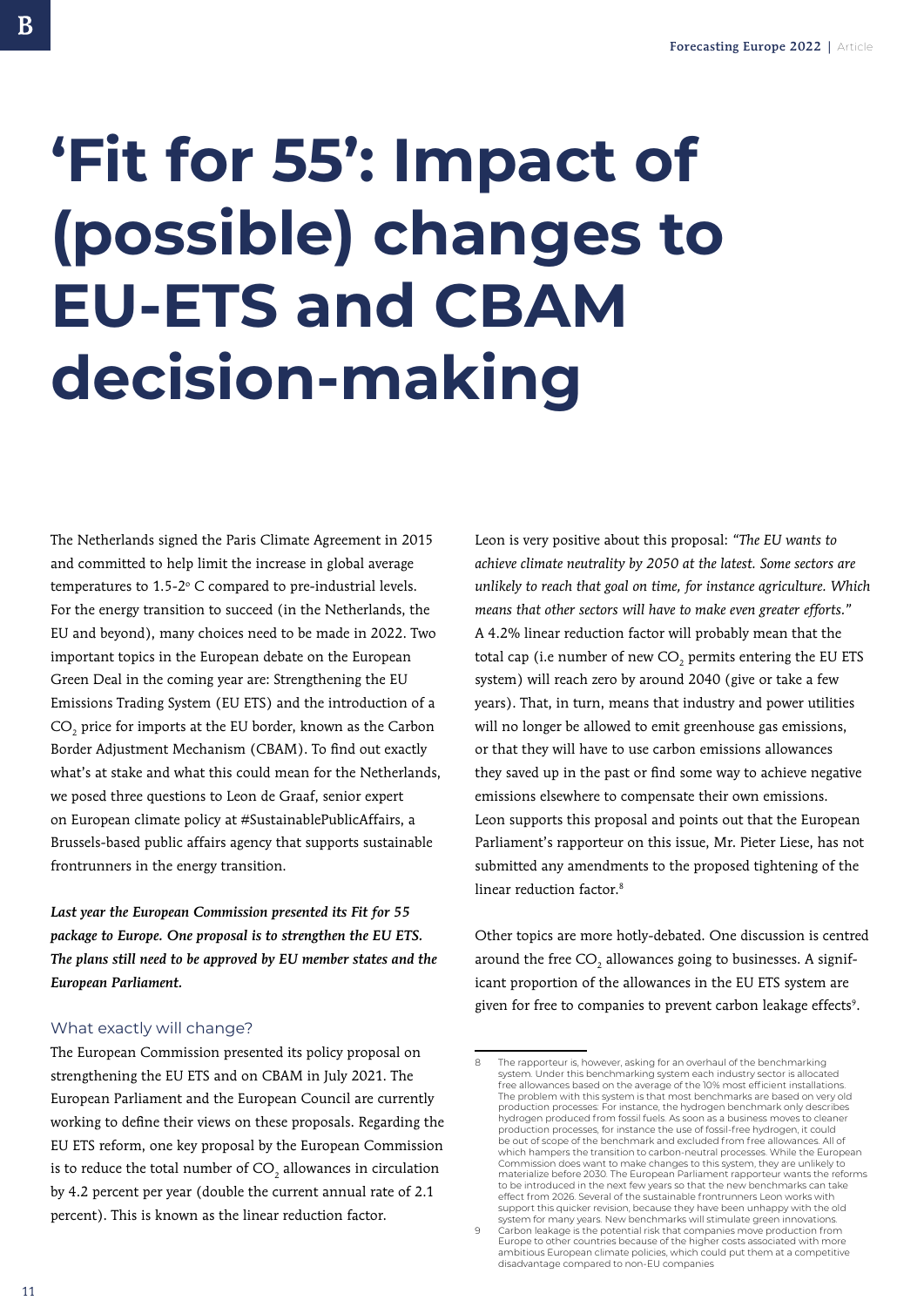The idea is that these free allowances will be phased out more rapidly for sectors that will be covered by the CBAM, otherwise there is double protection. But the pace of that phase out is fiercely debated. The European Commission proposes that the accelerated phase-out of free allowances should start in 2026 with a view to complete the phase-out by 2035.

The largest political group in the European Parliament (EPP, of which Mr Liese is a member and which includes members from the Dutch Christian parties CDA and CU) supports this approach. The second largest political group in the European Parliament is S&D, which includes members from the Dutch labour party (PVDA). Led by the Dutch MEP Mohammed Chahim, S&D wants to see a more rapid change: They argue that free allowances for CBAM sectors should end by 2028. The fact that the two groups have almost the same number of seats gives the European Parliament's third-biggest party, Renew Europe (includes members from the Dutch liberals VVD and social democrats D66), a key role in the decision-making process. They are in a position to provide a majority for one of the two sides. Leon thinks that the result may be a compromise solution: For instance, a full phase out of free CO2 allowances for CBAM sectors by 2030 at the latest.

## And do you expect that a deal will be reached on ETS and CBAM in 2022?

The expectation is that both issues will be finalised in 2022, provided that the Parliament and Council make their position on the Commission's proposals known in the first six months of 2022. This could well happen, because France holds the presidency of the European Council for the first half of 2022. They have indicated that they want to push through decision-making, at least on CBAM, during their presidency. Which, says Leon, would be a good thing for ambition: Czechia will take over the EU presidency in the second half of the year and their ambition level on both issues will likely be lower. If the Parliament and Council provide their views in the first half of the year, trialogues (i.e. discussions between the European Commission, Parliament and Council) will start in the second half of the year, and a final deal could be reached by the end of 2022.

"A deal on strengthening the EU ETS and CBAM will probably be made in 2022. Because ETS and CBAM are so interconnected, a deal will likely be reached on both simultaneously or neither."

## What is CBAM and why is the European Commission proposing to introduce this system?

In a nutshell, the CBAM puts a CO<sub>2</sub> price on imports to ensure that European businesses are not put at a competitive disadvantage compared to those imports coming from companies outside the EU. The aim of CBAM is two-fold: To complement the EU ETS system as an effective way to decarbonise Europe's industries and power sectors, and to incentivise governments and companies in non-EU countries to do more.

### What topics are still up for discussion?

The Member of European Parliament with a key role on this issue is the Dutch MEP Mohammed Chahim. He has proposed important ways to increase the ambition of the CBAM.<sup>10</sup> First of all, Mr Chahim wants more industrial sectors to be covered by the CBAM. In the Commission's proposal, CBAM will initially cover the aluminium, cement, direct electricity, iron and steel, and fertiliser sectors. Mr Chahim wants hydrogen, polymers and organic basic chemicals to be added to this list. He also wants the CBAM to cover indirect  $CO<sub>2</sub>$  emissions, such as the emissions that were emitted during the generation of electricity that was used to produce an imported product. The CBAM proposal by the Commission only refers to an imported product's direct CO<sub>2</sub> emissions, which therefore in fact excludes many emissions.

"It's already clear that the Commission proposals on CBAM are encouraging non-EU countries to do more, for instance setting up their own ETS or other ways to increase their climate ambitions."

Opponents of the proposal to include indirect CO<sub>2</sub> emissions at this early stage argue that it is difficult to collect all the necessary data on indirect emissions. But Leon believes that Mr Chahim's proposal to include indirect emissions in the CBAM is highly needed. And, he explains, it can be achieved by making importers or third country producers responsible for the burden of proof, i.e. data collection on indirect CO<sub>2</sub> emissions.

10 [https://www.europarl.europa.eu/doceo/document/ENVI-PR-697670\\_EN.pdf](https://www.europarl.europa.eu/doceo/document/ENVI-PR-697670_EN.pdf)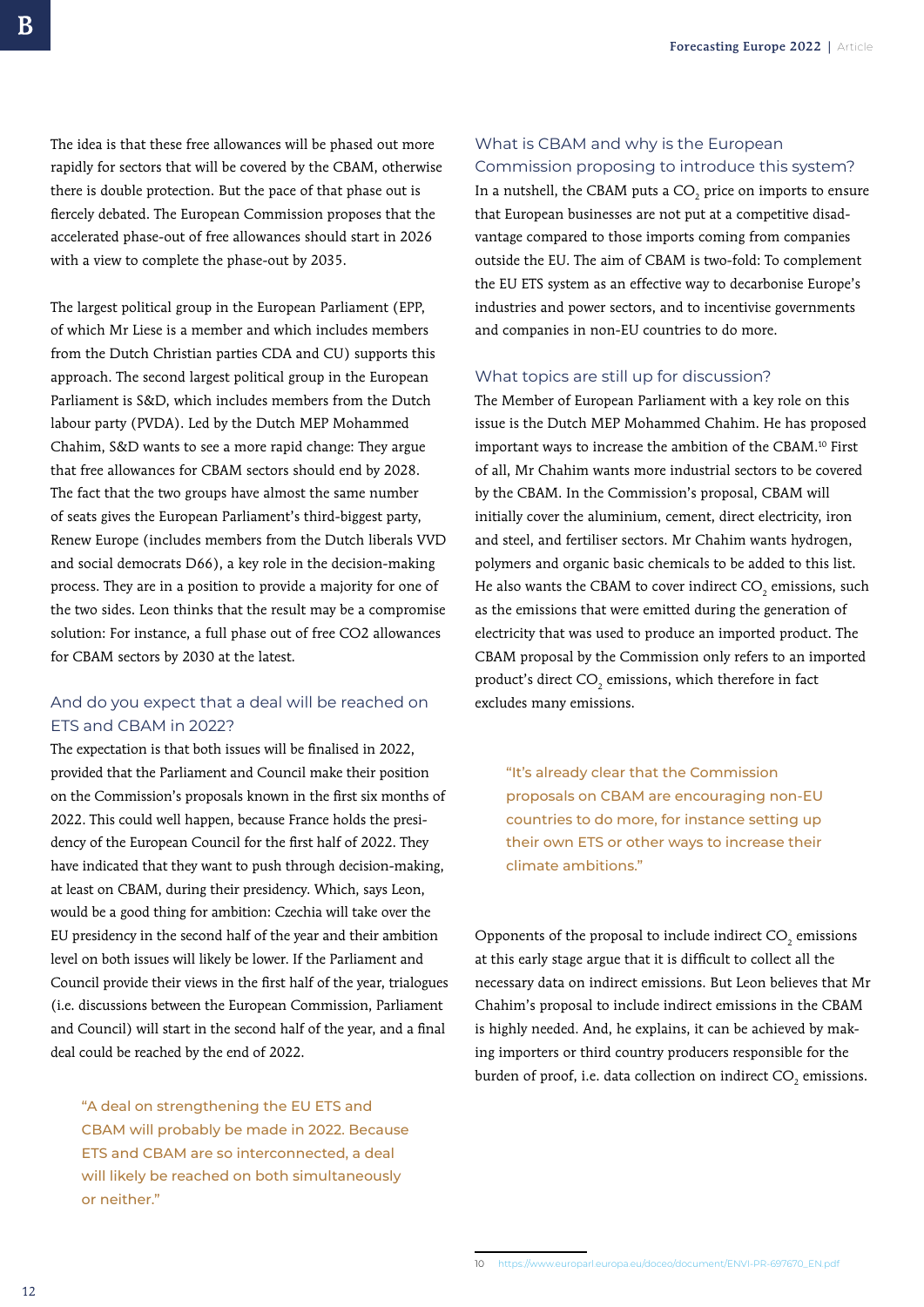For those that are not willing to provide actual indirect CO<sub>2</sub> data should be assigned a punitive default value for their indirect emissions that is based, for instance, on the 10% worst performing industry or power installations in a country or region. A CBAM charge on the indirect CO<sub>2</sub> part would be very high in this case, which would serve as a huge motivator for importers to provide their real indirect CO<sub>2</sub> emission data, because that could lower their CBAM charge.

## And who will feel the impact of CBAM in the shortterm?

Think tank E3G<sup>11</sup> recently explored the likely impact of the CBAM on other countries. They concluded that large countries like China and the United States will feel only limited impacts from the European Commission's proposal. Their study, which was conducted last year, shows a limited impact on the US (net CBAM cost of EUR 10 million when it is introduced in 2026, and up to EUR 25 million in 2035). For imports from China, costs will rise but their competitive position will improve because the CBAM charge will be higher for imports from other countries. According to the report, Russia, Ukraine and Turkey will likely face the highest relative CBAM fees, due to the types of products they sell to Europe and the major differences between the EU's climate policies and their own. However, the costs for Europe's trading partners could rise more substantially if MEP Mohammed Chahim's proposals on indirect emissions and additional sectors are adopted. The US, for example, exports billions of euros worth of chemicals every year to the Netherlands and the rest of Europe. Of course, countries could reduce the level of CBAM costs they have to pay by taking action to make their own industries and power sector more sustainable. In fact, we are already seeing a positive impact from CBAM in this respect. In anticipation of the plans for a CBAM, Ukraine and Turkey have started working on their own ETS. Turkey's chief climate envoy to COP26 recently indicated that this ambition came about partly in response to pressure from the CBAM<sup>12</sup>

Which is a good thing, since it means that the EU is already partly achieving one of its CBAM ambitions, namely to incentivise other countries to take more action. The first few years of the CBAM (2023 – 2025) will be a test phase to gather initial data. In that period, CBAM will not have any financial impacts.

Many companies in Europe are working on innovations to reduce GHG emissions from production processes. Which innovations do you expect to have a major impact in the coming year? How will they be felt in the Netherlands? Leon is very enthusiastic about the future role of fossil-free steel. Fossil-free manufacturing uses power generated by nuclear energy and/or renewable energy sources. In 2021, one of the sustainable frontrunners that #SustainablePublicAffairs works with, the Swedish steel producer SSAB, showed that small-scale production of fossil-free steel is already possible using a production process powered by fossil-free hydrogen.13 This process replaces the current steelmaking method of reducing iron ore to iron in furnaces fuelled by cokes and coal.

In conclusion, Leon highlights two important issues that merit attention: The role of blue hydrogen in the energy transition, and the conditions related to possible subsidies for new installations. The Dutch government's climate efforts include both green and blue hydrogen (editor's note: hydrogen made from natural gas is labelled 'blue' when the carbon generated from the production process is captured and stored underground). Leon points out that blue hydrogen projects must be future-proof, because hydrogen production installations have a lifespan of 25-30 years (or well beyond 2040), and energy companies make a business case based on that estimate. If the Dutch government provides subsidies to blue hydrogen production, but if it turns out that those projects might not be able to achieve climate neutrality, then those projects might have to be taken offline prematurely and this creates stranded assets. This is comparable to the European-wide phase-out of coal-fired power plants. One such example is the Onyx coal-fired power plant in Rotterdam. Built in 2015, the plant was announced at the time as one of the most efficient in Europe.

However, now that the Netherlands has intensified its climate ambitions, the plant is scheduled for closure after only a few years of operation and costing the Dutch taxpayers more than EUR 200 million to do so.<sup>14</sup> It's important that lessons are learned from this experience and that we avoid making the same mistakes with blue hydrogen.

#### Any questions?

Please contact Joachim Schellekens via *[j.schellekens@berenschot.nl](mailto:j.schellekens%40berenschot.nl?subject=)* if you have any questions about this article.

<sup>11</sup> [https://www.e3g.org/news/new-study-shows-limited-trade-impacts-of-euro](about:blank)[pean-carbon-border-adjustment-mechanism/](about:blank)

<sup>12</sup> [https://www.politico.eu/article/](https://www.politico.eu/article/eu-carbon-border-adjustment-mechanism-turkey-paris-accord-climate-change/) [eu-carbon-border-adjustment-mechanism-turkey-paris-accord-climate-change/](https://www.politico.eu/article/eu-carbon-border-adjustment-mechanism-turkey-paris-accord-climate-change/)

<sup>13</sup> [https://www.ssab.com/news/2021/10/](about:blank)

[ssabs-fossilfree-steel-featured-in-volvo-groups-vehicle](about:blank)

<sup>14</sup> [https://www.reuters.com/markets/commodities/](https://www.reuters.com/markets/commodities/onyx-coal-fired-power-plant-shut-with-dutch-government-support-2021-11-30/) [onyx-coal-fired-power-plant-shut-with-dutch-government-support-2021-11-30/](https://www.reuters.com/markets/commodities/onyx-coal-fired-power-plant-shut-with-dutch-government-support-2021-11-30/)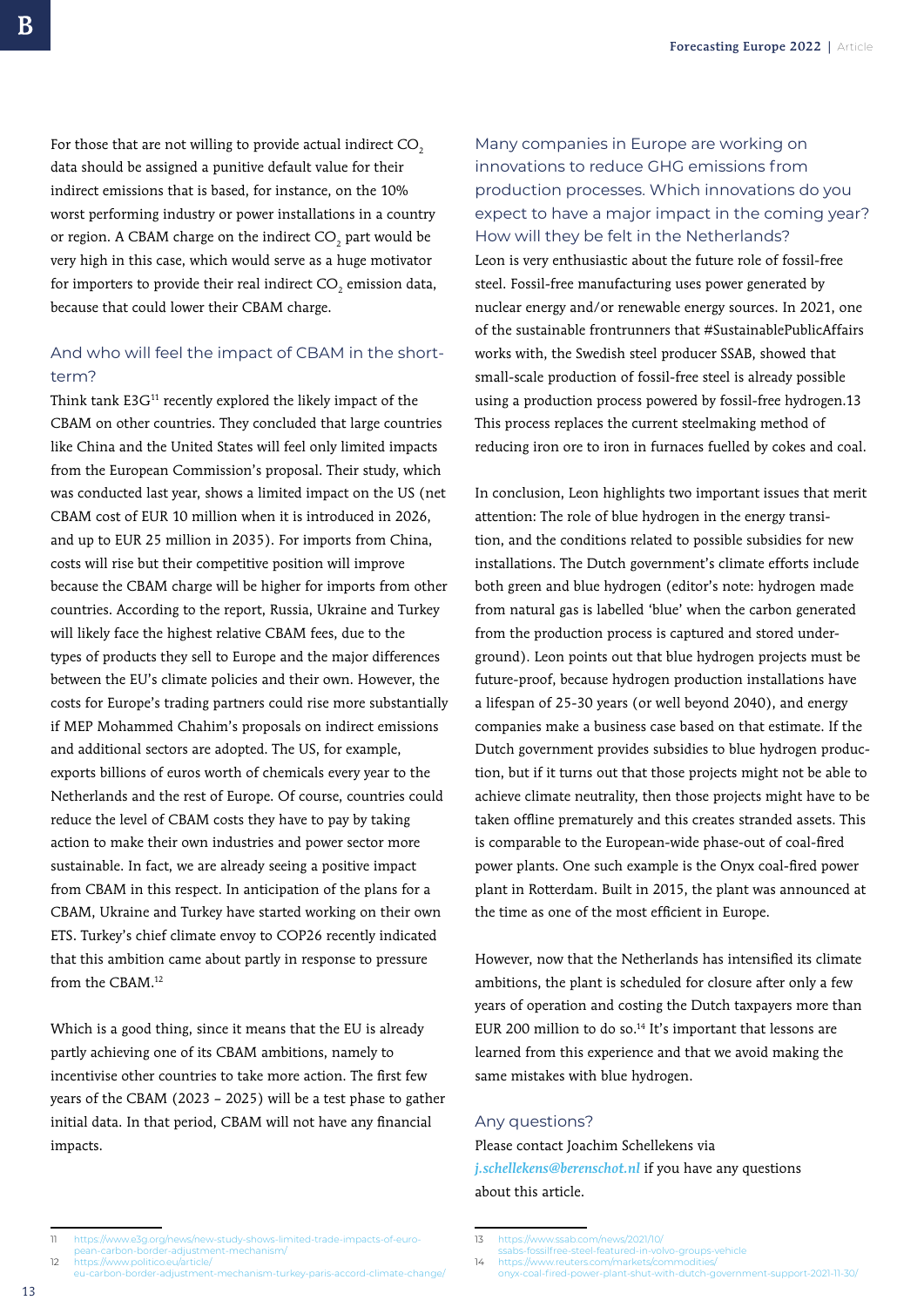## <span id="page-13-0"></span>**The role of Central Audit Institutions in the transition to sustainability: the European Court of Auditors**

The *transition to sustainability* is not possible without excellent public institutions. This is recognised in the 17 Sustainable Development Goals (SDGs) adopted by all United National member states in 2015. SDG 16 contains a concrete target (16.6) stating that institutions to support implementation of the SDGs should be *"effective, accountable and inclusive"*. Accountability is therefore one of the three pillars of institutional quality. In 2018, the UN Economic and Social Council endorsed the eleven so-called 'CEPA principles of effective governance for sustainable development' 15. Three of them are directly linked to accountability: integrity of civil servants, transparency of public institutions, and independent oversight. The latter means that "To retain trust in government, oversight agencies are to act according to strictly professional considerations and apart from and unaffected by others".

SDG 16 thus calls for national *Supreme Audit Institutions (SAIs)* to play an essential role in the implementation of the SDGs. In many countries, they have since then stepped up targeted audits on policies, legislation and public spending related to the 17 Goals. They work together at the global level in *[INTOSAI](about:blank)* and at the European level in *[EUROSA](about:blank)I*.

With sustainable development as a core principle of the Treaty on European Union, it is no surprise that the EU has a leading role as regards sustainability transitions on finance, post-Covid recovery investments, mobility, energy, food, circular economy and the protection of biodiversity. The EU's executive, the European Commission, has taken numerous legal and financial initiatives to promote sustainable development through the European Green Deal and the ambitious climate package.

Against this backdrop, it is logical that the EU's own independent auditor, the **E***uropean Court of Auditors (ECA)*, has adapted its work programme to focus more on sustainability. ECA's mission is, "to assess, through our independent, professional and impactful audit work, the economy, effectiveness, efficiency, legality and regularity of EU action to improve accountability, transparency and financial management, and thereby to enhance citizens' trust and respond effectively to current and future challenges facing the EU".

The ECA, based in Luxembourg, has around 900 staff of all EU nationalities and is managed by a College with one Member from each EU Member State. One of the ECA Members most involved in the accountability of sustainability initiatives is *Ms. Eva Lindström,* the Swedish member of the ECA. Before becoming ECA Member in March 2018, she was, among others, budget director at the Swedish Ministry of Finance, Swedish Auditor-General, and State Secretary to the Minister for Enterprise and Innovation. We were fortunate to be able to meet with her when we prepared this article for *Forecasting Europe*.

<sup>15</sup> UN Committee of Experts on Public Administration (CEPA)(2018): [Principles of](about:blank)  nance for sustainable development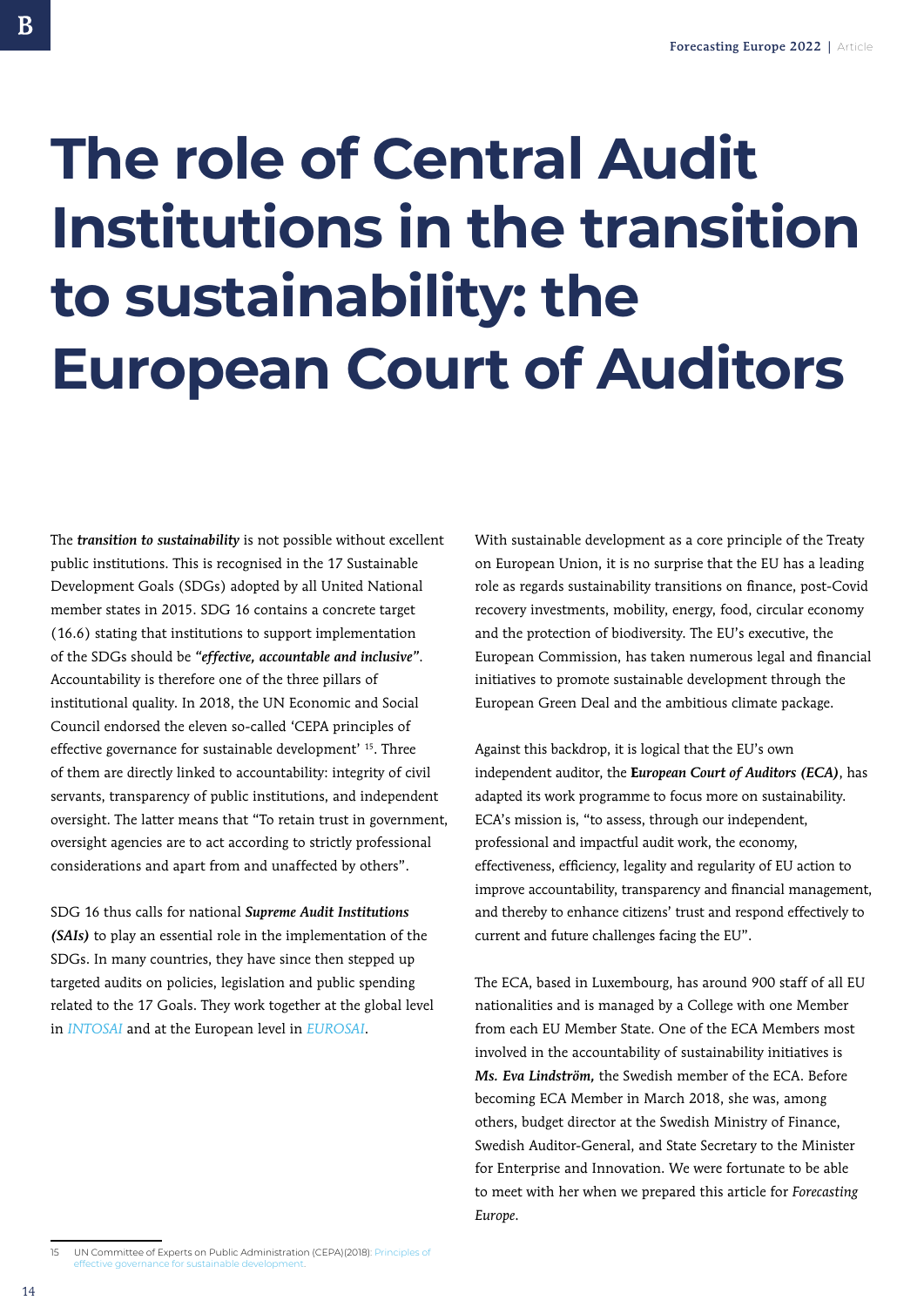Recent ECA reports on sustainability areas such as agriculture, energy and fishing, and special editions of the ECA Journal on the SDGs (*[2019](about:blank)*), on Climate Change (*[2020](about:blank)*), and Disasters and Crisis Management (*[2021](about:blank)*) are no coincidence. Ms. Lindström: *"In 2017 we looked at energy and climate change in a strategic way by producing a landscape review. So you could say in 2017 we looked at energy and climate change for the first time in a holistic way and published a landscape review in this area. Our priorities are now in line with the political priorities of the EU, which are very much on sustainability and digitalisation. It was a logical step for us to also take up these themes at the ECA."*

"Auditors are there to do audits, but also to present recommendations for decisionmakers. Both are important".

This change of course fits in a broader trend in politics and the economy towards thinking more long-term and preparing for sustainability transitions. Ms. Lindström is pleased with the attention the special editions of the ECA Journal on SDGs and Climate have drawn. The ECA finds it important to set a good example, but it is certainly not alone. She refers to important discussions that are taking place in the context of the European network of national SAIs, EUROSAI. Here recommendations are developed on, for example, auditing SDG target 16.6 on effective, accountable and inclusive institutions to achieve sustainable development.

The ECA's approach to accountability reflects contemporary thinking on accountability as being both action and process. According to Ms. Lindström, *"Auditors are there to do audits, but also to present recommendations for decision-makers. Both are important".*

In addition, auditors must have a sense of what is going on in societies. For example, according to the Eurobarometer, climate action is the number one priority for EU citizens. They expect policymakers to ensure that we achieve the goals for 2030 and 2050. Therefore, this is an important topic for audits at EU and national level. It means that climate actions and commitments should be more than only words. Ms. Lindström confirms: *"Auditors want to see what is really happening".*

Another reason why audit institutions have become so important to support sustainability could be that policymakers are often seen to focus on the *content* of policies while neglecting *how* they should be achieved, with which mechanisms and with whom<sup>16</sup>. Policy goals are sometimes formulated without really thinking about how to govern the implementation, and how to measure progress. In this context, Ms. Lindström believes that auditors should also help to develop criteria for policy validation and should stimulate increased transparency. In addition, policy goals and targets should be concrete enough to be 'auditable'.

To conclude, it is clear that Supreme Audit Institutions have found their place in the institutional sustainability ecosystem. But according to Ms. Lindström, there is no reason for complacency: *"As ECA, and national Audit institutions, we need to permanently adapt to new challenges. We learn from each other and continuously exchange views on new developments, for example the Next Generation EU Programme, new working conditions or how to audit gender equality. Integrating the sustainability dimension in our work sometimes makes it more difficult, but also more interesting".*

### Any questions?

Please contact Louis Meuleman via *[l.meuleman@berenschot.nl](mailto:l.meuleman%40berenschot.nl?subject=)* if you have any questions about this article.

<sup>16</sup> See e.g. Meuleman, L., 2021. Public Administration and Governance for the SDGs [Navigating between Change and Stability](about:blank). Sustainability, 13(11), p.5914.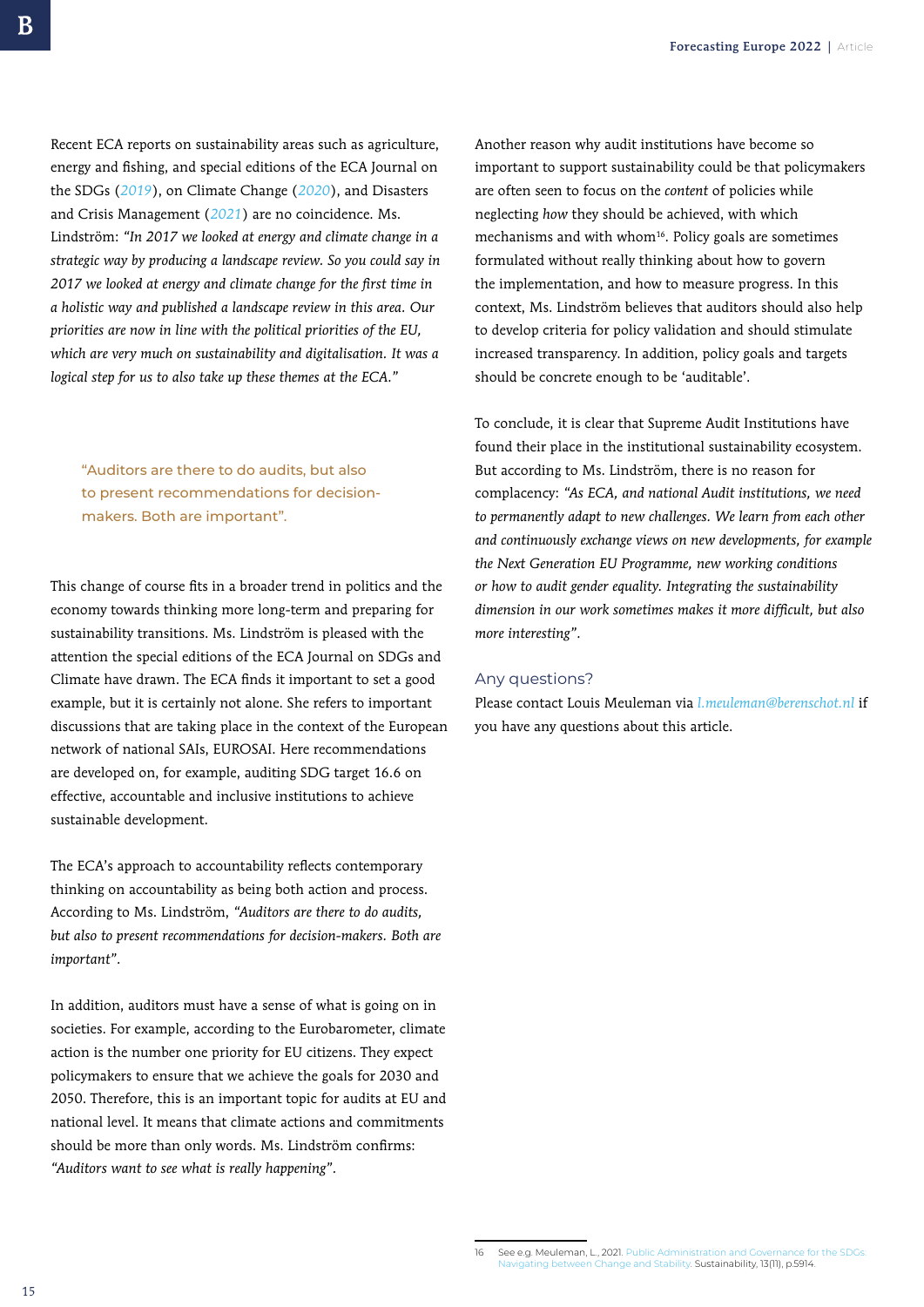## <span id="page-15-0"></span>**NATO & transatlantic innovation: upcoming opportunities for Dutch SMEs**

#### **Three take-aways for 2022:**

- 1. NATO is working to operationalize two new initiatives to secure its technological edge: DIANA and the Innovation Fund. Both try to bridge the gap between the defence market and SMEs.
- 2. Dutch SMEs are well positioned to join DIANA and benefit from the NATO Innovation Fund.
- 3. NATO and EU will continue to work together to strengthen their approach to technology and innovation.

When you think of NATO, business opportunities may not be the first thing that spring to mind. That said, NATO has been working to involve the private sector, especially SMEs, in helping it respond to today's security challenges. These include rising tensions on the Poland-Belarus border, the growing influence of China, and a proliferation of cyber, hybrid and other asymmetric threats. For example, a new NATO Innovation Fund is expected to invest 1 billion euros with innovators across the Alliance working on emerging and disruptive technologies. To learn more, Berenschot recently met up with Mr. David van Weel, Assistant Secretary General of the Emerging Security Challenges Division \t NATO HQ in Brussels. As a Dutch national and senior NATO official, David was able to tell us all about the developments in innovation we can expect from NATO in 2022.

"Nowadays many of the security threats facing NATO nations are hybrid or non-military in nature. One example is AI technology, which is increasingly used against us with malicious intent."

NATO understands the importance of innovation in the defence sector, David says : *"Start-ups and SMEs in our Allies' countries are not always aware of the applicability of their products in the defence and security sector. Think of innovation in driverless technologies, which has advanced features like self-parking, avoiding traffic jams, and blind-spot monitoring. Applied to a military context, they could contribute to the safety of troops, surveillance missions, or Improvised Explosive Device (IED) search-and-destroy operations. And not just that, nowadays many of the security threats facing NATO nations are hybrid or non-military in nature. One example is AI technology, which is increasingly used against us with malicious intent. We need innovative ideas from the private sector to be able to continue to respond to these types of challenges to maintain our technological edge and keep our citizens secure."* 

"Start-ups and SMEs in our Allies' countries are not always aware of the applicability of their products in the defence and security sector.

This is why in spring 2021, NATO leaders agreed two new initiatives: a civil-military Defence Innovation Accelerator for the North Atlantic (DIANA), and the NATO Innovation Fund. According to David, both will offer unique opportunities for the private sector, particularly for SMEs. "DIANA will help bridge the gap between Allied defence and security innovation by linking Allies – the users – with innovators, especially SMEs. It will introduce the defence market to SMEs and start-ups and will be the contact point for innovators working in countries across the Alliance alliance.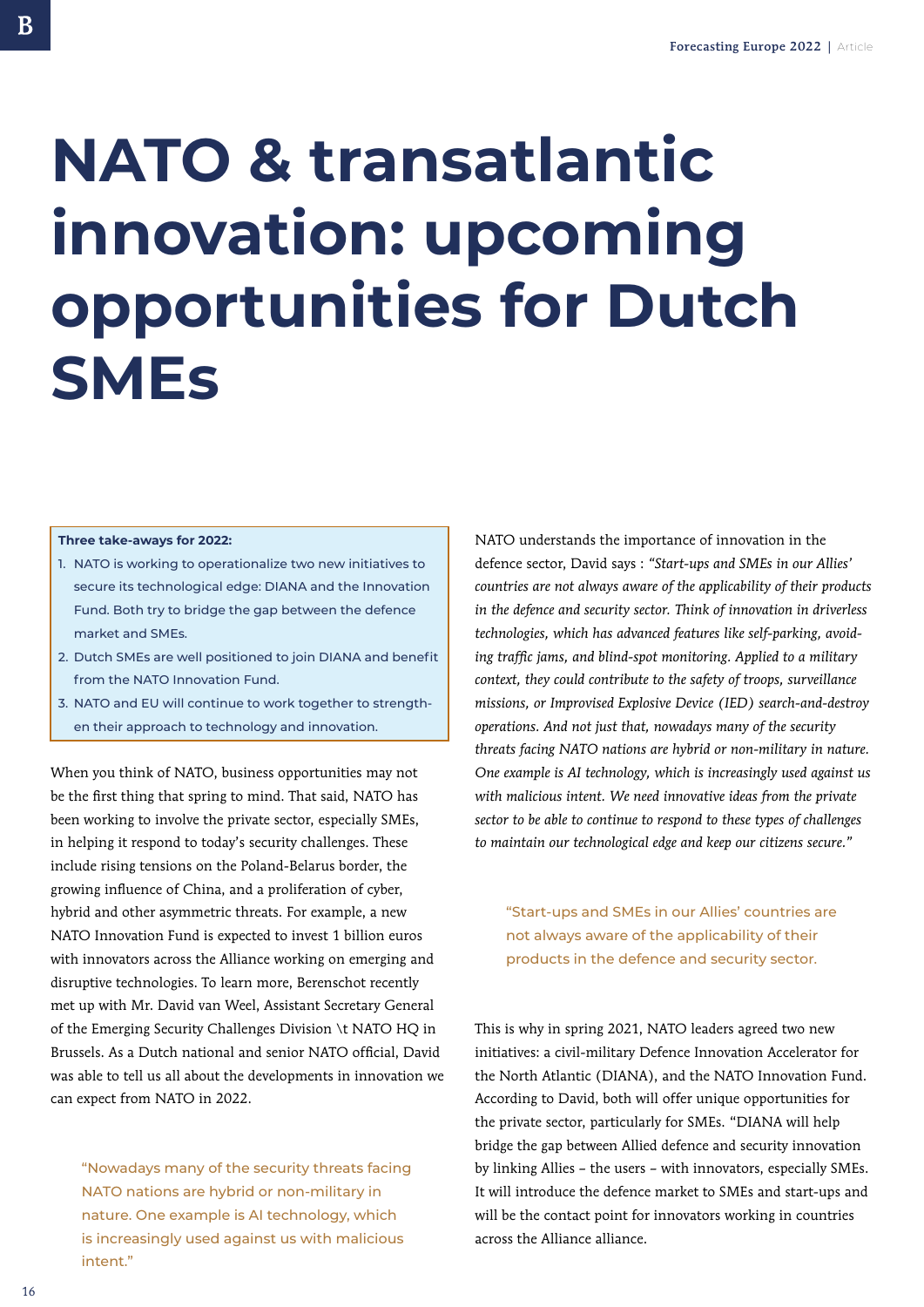Participation in DIANA will offer unique access to NATO's deep scientific expertise, to operational endusers and potential access to 30 defence markets. Similarly, the Innovation Fund will provide early-stage and long-term strategic investment, in particular to dual-use and breakthrough ventures."

#### **Did you know?**

- 1. .. That NATO and the EU currently have 21 member countries in common?
- 2. … That the EU and NATO work together in all sorts of areas, including countering hybrid threats, cyber defence, maritime security, countering terrorism, and military mobility?
- 3. … That EU-NATO Joint Declarations are currently the basis for common action agreed by the two organisations?
- 4. … That a new EU-NATO Joint Declaration is in the works and will be released soon?

The goal is to have DIANA reach initial operating capability by 2023.The DIANA charter is still in the works. Berenschot has been informed that businesses will be invited to join a network which will consist of test centres and accelerator sites across the Alliance. DIANA will offer an accelerator program, which among other things will give businesses the opportunity to define the applicability of their products to the defence industry. This process will be co-facilitated by military endusers. David confirms: *"Allied innovators who consider their applications to be dual use will be invited to test their application with Allied end users. We look forward to working with brilliant minds and will support great ideas as much as we can."* The Innovation Fund is a distinct, though not entirely separate, initiative. Funded by interested NATO Allies, investment decisions will focus on seven key areas<sup>17</sup>. Importantly, NATO's ambition is to invest based on market needs and technological edge, not in response to political or policy interests.

### Opportunities for Dutch SMEs

The Netherlands is  $6<sup>th</sup>$  in a global ranking of most innovative countries18, and understands the critical role that SMEs play in boosting creative thought and innovation whilst creating solutions to complex societal challenges. It does not come as a surprise then that the Netherlands is an enthusiastic supporter of new NATO innovation initiatives. *"Some time ago we requested nations to communicate provisional offers to DIANA and the Innovation Fund.*

18 [https://www.weforum.org/agenda/2021/09/](https://www.weforum.org/agenda/2021/09/worlds-most-innovative-countries-innovation/) [worlds-most-innovative-countries-innovation/](https://www.weforum.org/agenda/2021/09/worlds-most-innovative-countries-innovation/) *I was very happy to see that the Netherlands was amongst no less than 17 Allies to sign up to set up the Fund and I look forward to building upon this positive relationship as both initiatives are implemented."* 

Dutch businesses, especially SMEs, should feel encouraged to work with NATO. DIANA in particular offers unique access to the defence markets of all 30 NATO Allies, making participation commercially interesting. The expectation is that Allies will want to buy innovative technologies and applications that DIANA and the Innovation Fund intend to support. On that note, NATO has a particular interest in offering support to sustainable and green applications, which, we think, will be relevant to the Dutch market. The Alliance has recently agreed its first-ever Climate Action and Security Agenda, which confirms that NATO will incorporate climate change consideration into its work on innovation. David emphasizes: *"Our interest in innovation and in green tech go hand in hand. We are taking concrete action in response to the urgent threat of climate change and recognize the importance of innovating sustainably."*

### Stronger NATO-EU cooperation needed

Much like NATO, the EU has been looking to bolster its defence capacity by working with the private sector. It has established initiatives such as the European Defence Fund (EDF) -worth nearly 8 billion euros - to stimulate defence research and capability development. So it seems relevant to explore how both organizations work together to maximize opportunities for innovation of shared interest.

David emphasizes that NATO is not in competition with the EU: *"NATO and the EU share common values and face similar threats and challenges. Our security environment is becoming increasingly complex and requires stronger NATO-EU cooperation. We will continue to work hand in hand with EU colleagues to strengthen our approach to new technologies and innovation."*  David also highlighted the fact that several NATO Allies have set up their own innovation structures, and underscored NATO's focus on complementarity: *"There's more than enough to work on, both individually and together, and we encourage Allies to stimulate innovation in a national context. Only by taking on this challenge in a way that encourages coherence can we ensure NATO's technological edge and continue to provide for the security of all our citizens."*

### Any questions?

Please contact Romana Michelon via *[r.michelon@berenschot.nl](mailto:r.michelon%40berenschot.nl?subject=)* if you have any questions about this article.

AI, data and computing, autonomy, quantum-enabled technologies, biotechnology and human enhancements, hypersonic technologies, space. https://w [nato.int/cps/en/natohq/topics\\_184303.htm](https://www.nato.int/cps/en/natohq/topics_184303.htm)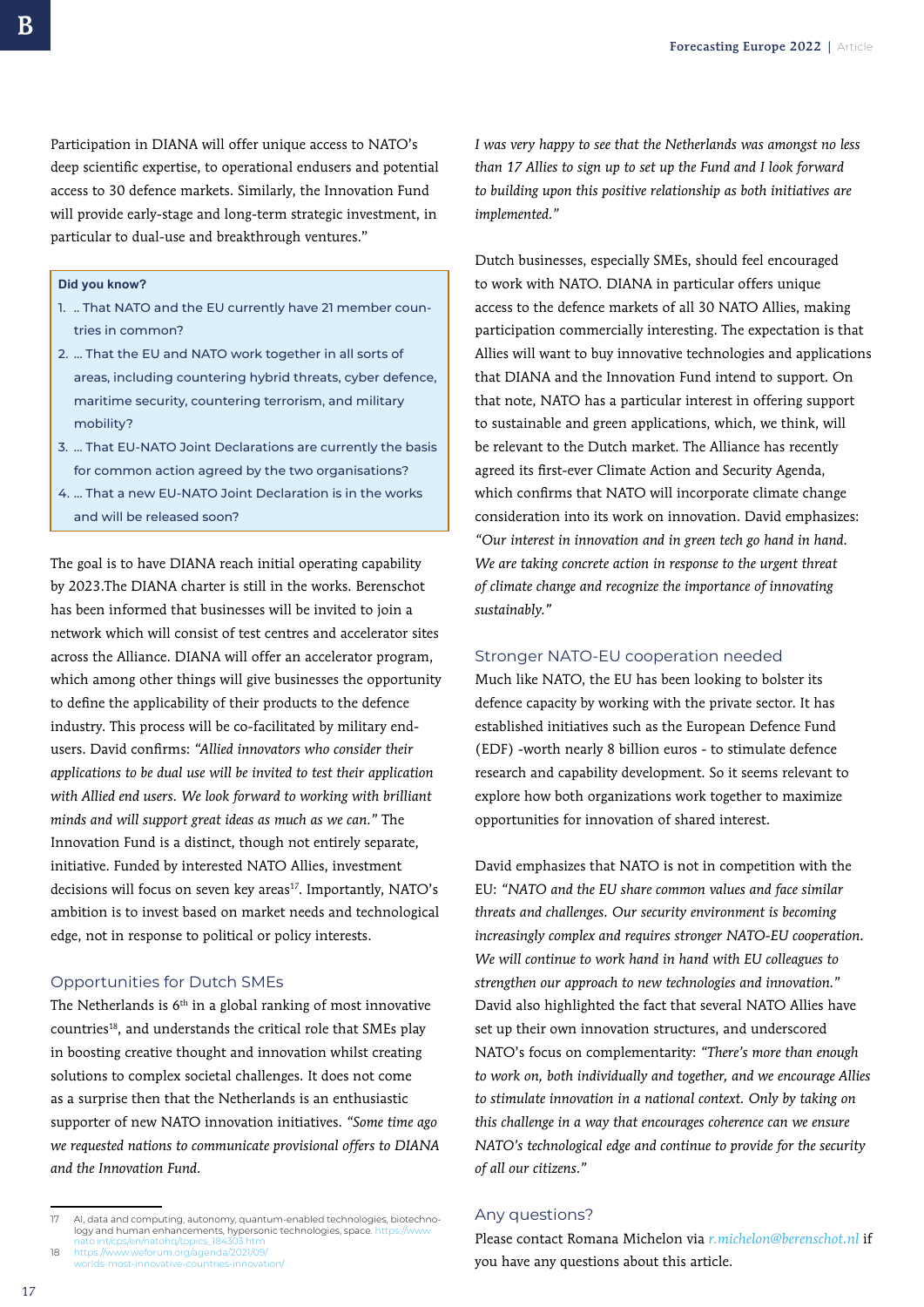## <span id="page-17-0"></span>Experts

- *Marieke van Putten* and *Nicky Tanke* are policy officers at the Dutch Ministry of the Interior and Kingdom Relations.
- *Emma Bree* is a policy adviser at the Dutch Data Protection Authority.
- *Wim van de Camp* was politically active as a CDA member of the Dutch Parliament and the European Parliament and headed the CDA list in the 2009 European election. Transport was one of the issues he championed in the European Parliament. Wim van de Camp was an ambassador for the European Year of Rail 2021.
- *David van Weel* is NATO's Assistant Secretary General for Emerging Security Challenges. He is the Secretary General's primary adviser on emerging security challenges and a member of the Secretary General's senior management team.
- Historian and philosopher *Luuk van Middelaar* is professor of Foundations and practice of the European Union and its institutions at the University of Leiden. From 2010 to 2014 he worked as a speech writer and political adviser to the Chair of the European Council, Herman Van Rompuy. He is also a regular columnist for the Dutch and Belgian newspapers NRC Handelsblad and De Standaard.
- Leon de Graaf is a senior consultant on circular economy and climate policy at Sustainable Public Affairs. He worked at BusinessEurope where he was responsible for getting European industry behind the ambition of climate neutrality in early 2019. He was also the main coordinator on circular economy, carbon border adjustments and led the organisation's annual delegations to the UN climate negotiations (COP22-25).
- Ms. *Eva Lindström* is the Swedish member of the ECA. Before becoming ECA Member in March 2018 she was, among others, budget director at the Swedish Ministry of Finance, Swedish Auditor-General, and State Secretary to the Minister for Enterprise and Innovation.

## Authors

- Robert Wester is managing director of Berenschot EU. With his team he works to expand Berenschot's European services. Robert also works on communication issues on behalf of Dutch and European organisations and institutions. If you have any questions, please contact Robert via *[r.wester@berenschot.nl](mailto:r.wester@berenschot.nl)*
- Joachim Schellekens is a senior consultant at Berenschot. He is an expert on the energy transition and the related socio-economic and technical challenges issues. He closely follows European developments relating to the Green Deal and hydrogen. If you have any questions, please contact Joachim via *[j.schellekens@berenschot.nl](mailto:j.schellekens@berenschot.nl)*
- Romana Michelon is a senior adviser on the EU at Berenschot. Romana has professional experience at the EU and NATO and is located in the EU district in Brussels. She focuses on finding answers to complex strategic issues for Dutch public administration and for the EU institutions. If you have any questions, please contact Romana via *[r.michelon@berenschot.nl](mailto:r.michelon@berenschot.nl)*
- Tim Geraedts is a senior adviser on the EU at Berenschot. He is an expert on national and international mobility in Europe. His focus is on expanding the mobility proposition of the EU team. If you have any questions, please contact Tim via *t.geraedts@berenschot.nl*
- Frederik Gevers Deynoot is a managing consultant at Berenschot. His focus is on digital strategy, innovation and organisational development. If you have any questions, please contact Frederik via *f.geversdeynoot@berenschot.nl*
- Louis Meuleman, an associate senior expert at Berenschot, is a member of the Scientific Committee of the European Environment Agency *(sustainability and foresight)* and visiting professor at the KU Leuven Public Governance Institute. If you have any questions, please contact Louis via *[l.meuleman@berenschot.nl](mailto:l.meuleman@berenschot.nl)*
- Ellemijn van den Ende is programmanager EU at Berenschot. Her focus is on expanding the EU services of Berenschot. If you have any questions, please contact Ellemijn via *[e.vandenende@berenschot.nl](mailto:e.vandenende@berenschot.nl)*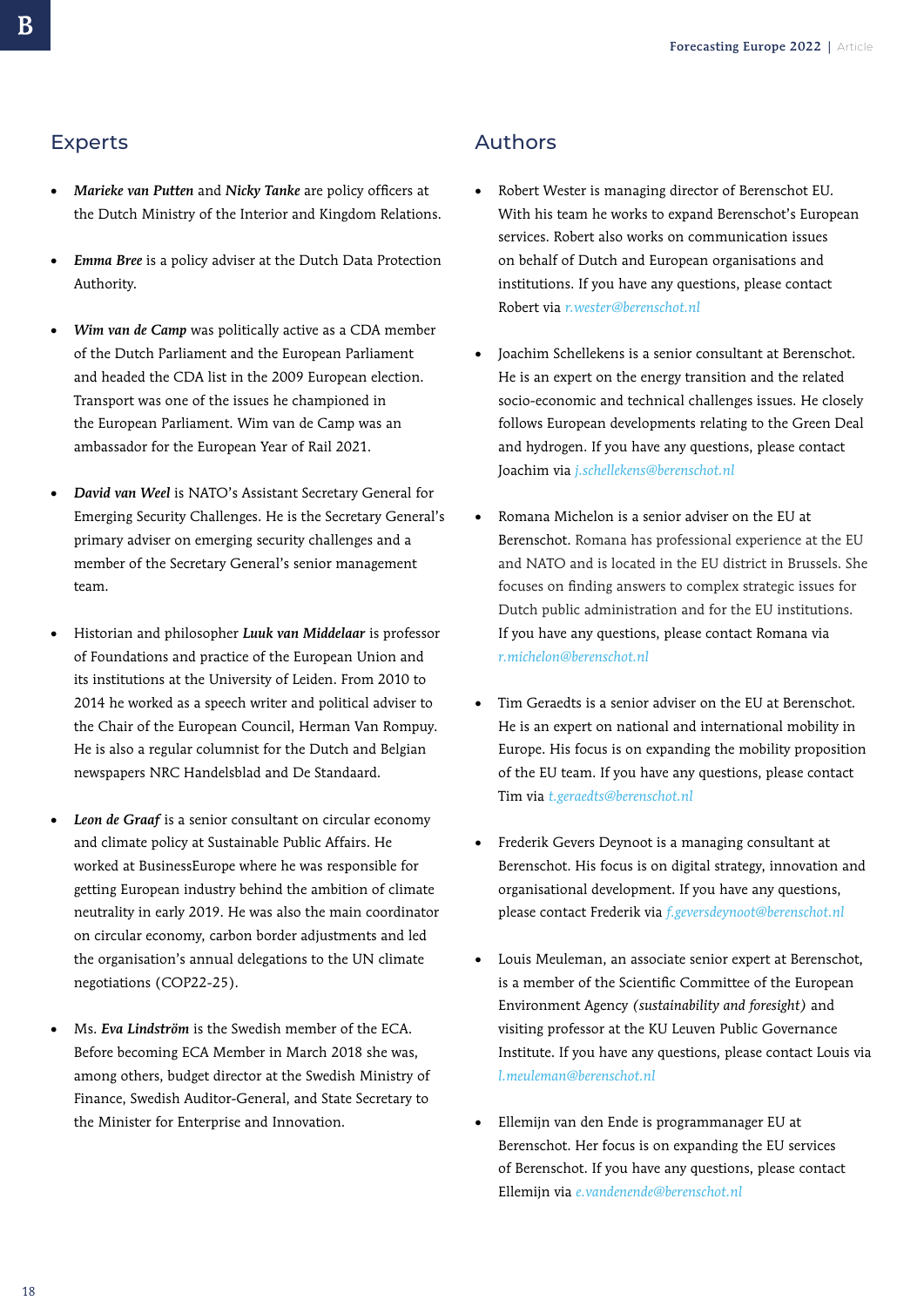## Relevant publications

- J. Schellekens & B. den Ouden (2020): *[How to finance the](https://www.berenschot.com/news/costs-of-achieving-green-deal)  [Green Deal?](https://www.berenschot.com/news/costs-of-achieving-green-deal)*
- R. Wester, A. Zondag, C. de Weijer (2021): *[Europees](https://www.berenschot.nl/media/5r2ducd2/artikel_europees-defensiefonds-biedt-kansen-voor-het-nederlands-mkb.pdf)  [Defensiefonds biedt kansen voor het Nederlandse mkb](https://www.berenschot.nl/media/5r2ducd2/artikel_europees-defensiefonds-biedt-kansen-voor-het-nederlands-mkb.pdf)*
- R. Wester, R. Vuijk, B. Pennekamp (2021): *[Werken aan](https://www.berenschot.nl/media/z5qk5gzj/werken-aan-succesvolle-europese-defensiesamenwerking.pdf)  [succesvolle Europese defensiesamenwerking](https://www.berenschot.nl/media/z5qk5gzj/werken-aan-succesvolle-europese-defensiesamenwerking.pdf)*
- R. Wester, K. Mook (2020): *[Naar een European Year of Rail](https://www.berenschot.nl/media/sngetzjs/paper_naar_een_european_year_of_rail_met_impact.pdf)  [met impact](https://www.berenschot.nl/media/sngetzjs/paper_naar_een_european_year_of_rail_met_impact.pdf)*